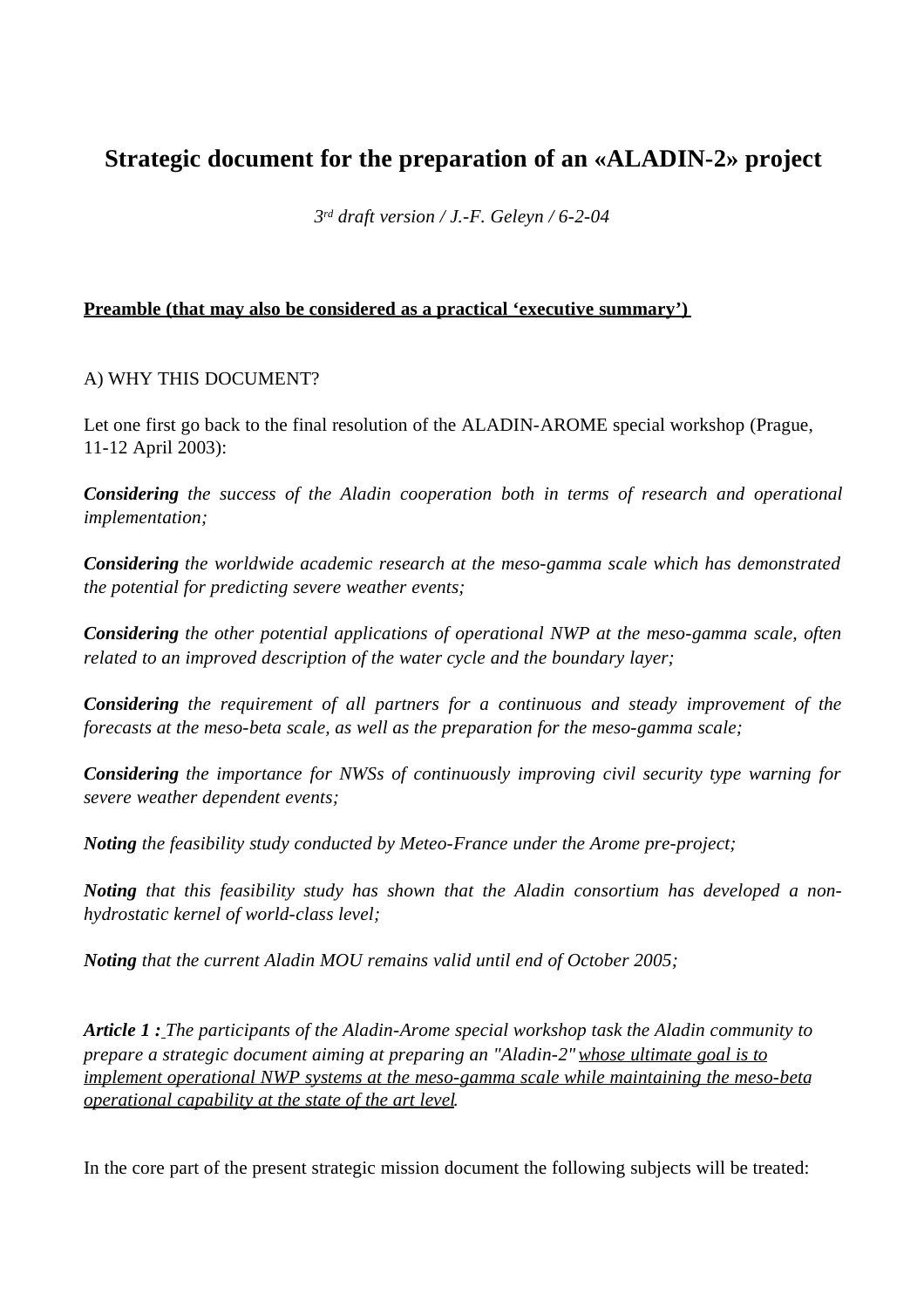- background
- mission specification
- organisational aspects
- scientific strategy
- feasibility

and the first steps of a practical implementation of new topics will be outlined in the form of a tentative work plan for 2004 put in Appendix. It should be precised here that a rather wide-ranging meeting will be organised in Prague on 13/2/2004 in order to precise this work plan and harmonise it with constraints of other sub-projects.

## B) (SCIENTIFIC) LONG-TERM OBJECTIVES

1. Ensure the continuity between the international ALADIN project and the French AROME project, this leading to a convergence of tools, that has already begun, since the basic source code (functionalities), the non-hydrostatic dynamics and the variational assimilation algorithms chosen for AROME are taken from ALADIN.

Take maximum benefit from the experience of the French Meso-NH team concerning physical parameterisations at high resolution.

2. Simultaneously, more or less extend the scope of the two projects, with a quicker progress than scheduled (if not a jump) towards very high resolution (2-3 km) for ALADIN partners, and a validation at the present operational resolutions (8-12 km) for AROME.

The additional refinements or developments required for the so-called "grey zone" (4-7 km), especially concerning the description of subgrid-scale processes, will also be considered, though Météo-France teams should not be involved in this domain.

Considering the whole spectrum of scales in concerted research actions should in any case help to get a continuous improvement of the operational skills if those actions are linked with a reasonable and situation-dependent implementation plan at each partner's service.

3. The basic convergence (of software systems, not to be mixed with the ones of operational implementations that should happen rather later) will mainly be achieved through the design of a "toolbox".

This concept extends in fact beyond the scope of the ALADIN-2 Project. The basic aim is to define projects less and less around an interdependent choice of options in data assimilation, physics and dynamics, but rather to offer high level options and to care that low level implementation details do not contradict any meaningful possible combination of them.

This strategy means paying a lot of attention to interfacing choices (mainly for physics routines) and to their associated code parts and seeking to favour scientific choices which are reducing the overhead for compatibility between differing high level choices. It however requires a stronger involvement in complex maintenance tasks, which cannot be taken on only by Météo-France.

4. This basic convergence is now also likely to involve the HIRLAM system at some stage, in a similar way (just other keys in the toolbox, ideally). The exact conditions of this exercise are however not yet defined at the time of redaction of the present document.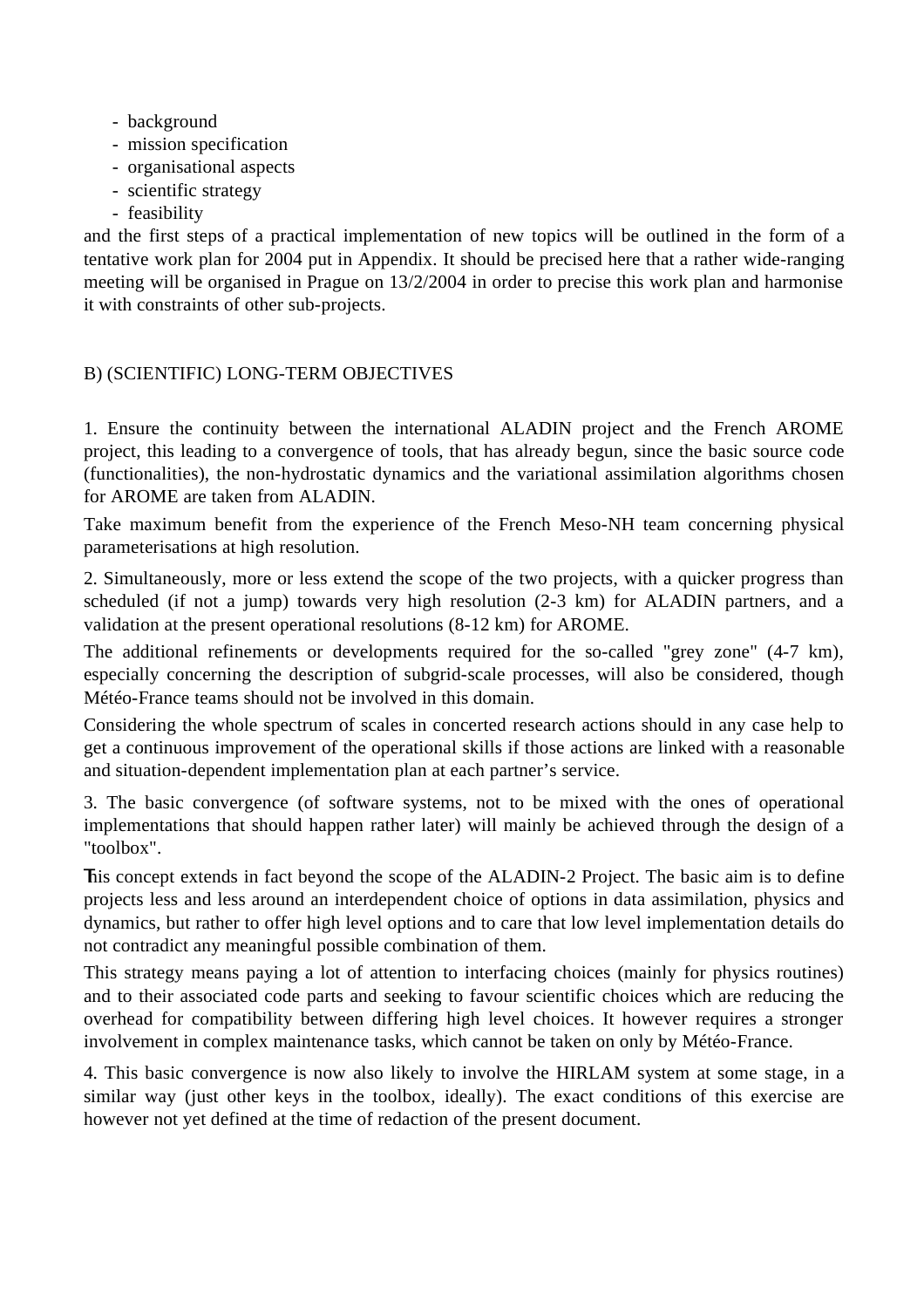## C) GENERAL OPERATIONAL TARGETS

The schedule below was prepared under the following hypotheses:

- the ALADIN-AROME convergence is successfully completed by 2006;
- the AROME developments are on schedule from now up to 2008-2010;
- the computer power increase at equal costs continues for the next 10 years at roughly the same speed as in the past (Moore's law);
- HIRLAM strategy follows at least until 2006 the "test of the ALADIN-NH dynamics and design of an AROME compatible physics/dynamics interface into their system" approach.

The AROME schedule, as seen from the ALADIN partners, is:

- 2004: beginning of the convergence exercise:
	- \* the operational models are pure ALADIN versions, more or less as in 2003;
	- \* all partners are nearly on the same level in operations, concerning model and physics versions.
- 2006: the ALADIN-AROME convergence is achieved:
	- \* the operational models have started their evolution (may be even earlier for the more 'daring' partners):
		- hydrostatic dynamics, still at around 10 km resolution;
		- partly enhanced physics, in particular in the domain of clouds and precipitation;
		- data assimilation becomes more usual than in 2003, and makes use of highresolution observations such as MSG radiances, local ATOVS data, etc..
- 2008: a first version of AROME at its target resolution is ready; three main categories of operational configurations are available:
	- \* a 10-km "ALARO":
		- HPE dynamics;
		- enhanced physics at 10 km based on previous developments at smaller scale, optimised for the long time steps corresponding to that resolution;
		- scalable data assimilation.

This configuration is used at Météo-France in different versions as basis of the shortrange mesoscale ensemble forecasting activities, as support for distant fine-scale forecasts (overseas territories, defence), and possibly as intermediate coupler between ARPEGE and AROME (in which case NH dynamics might be considered). Computer resources generally allow all partners to run this type of configuration.

- \* a 2.5-km AROME:
	- NH dynamics;
	- full AROME physics;
	- data assimilation.

This configuration is used at Météo-France on a single domain that is notably smaller than the ALADIN-France one but still encompasses the whole metropolitan French area.

- a "grey zone ALARO" (resolution in the range 4-7 km of mesh-size):
	- NH dynamics;
	- a "grey zone" physics;
	- data assimilation (same potential complexity as the 2.5 km version, but using less high-resolution observations).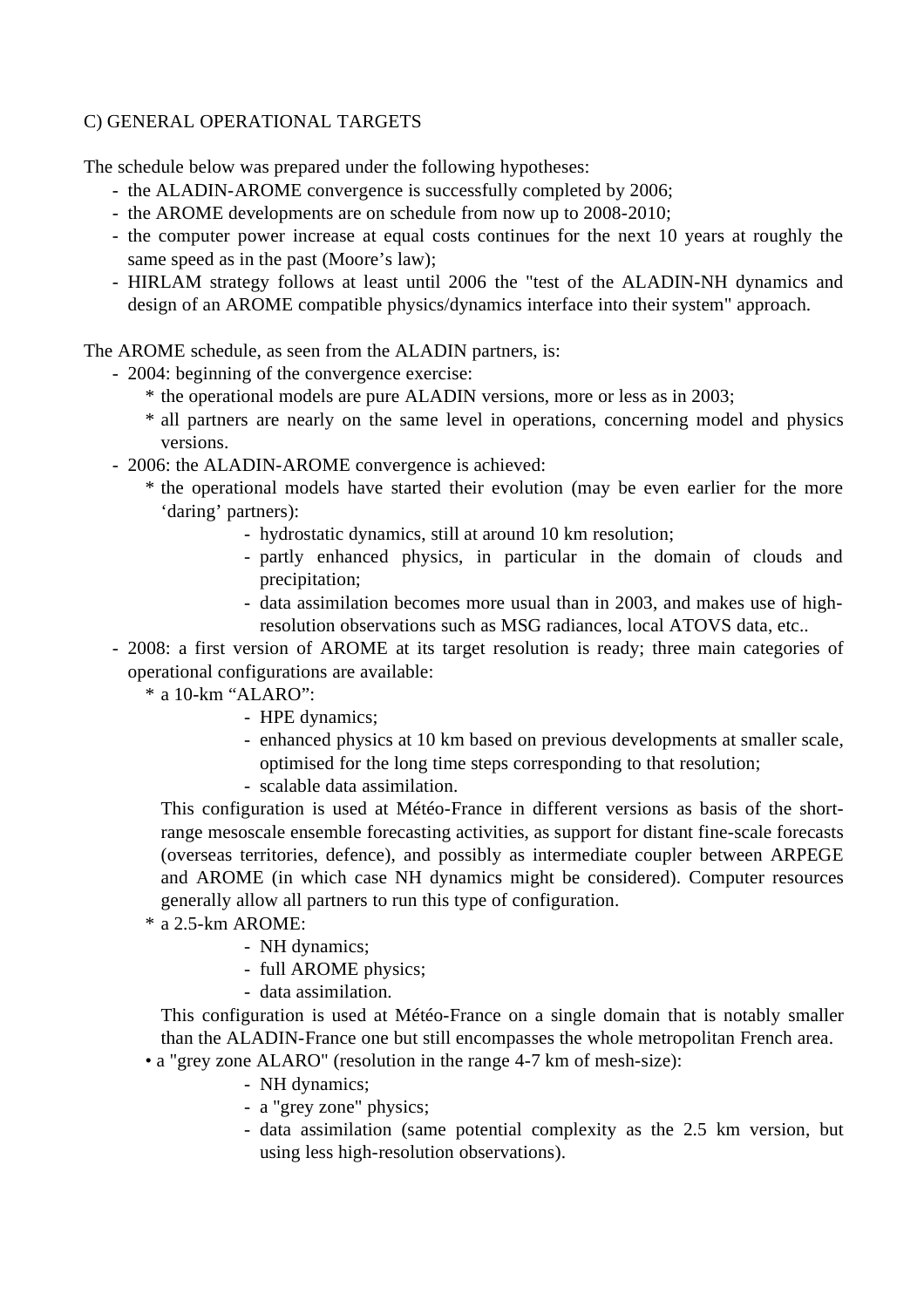At the present stage it's not expected that Météo-France will use such a version; the scientific issues related to the grey zone are much more challenging than those linked to either the 2.5 or the 10 km versions. However if these scientific issues are solved the "grey zone" versions could temporarily be of interest for the partners not having achieved yet the computing resources necessary for the 2.5 km version.

- 2011-2013: most of the partners are able to run a 2.5 km AROME.
- 2015-2018: all the partners are able to run a 2.5 km AROME.

It will be the choice of each of the partners whether to use configurations similar to those run at Météo-France or not. Given the variety of choices for the operational transition towards the nominal AROME the advantage in quality with respect to the current situation will exist at a level depending also on the individual involvement of each partner.

#### D) TERMINOLOGY (FOR THE PRESENT DOCUMENT)

Consortium: *ALADIN*

NWP System: *ALADIN and progressively AROME-ALARO*

Transversal transition mission/project/action: *ALADIN-2*

Continuation (officially until 11/2005) of the ongoing actions:*ALADIN(-1)*

Core project for the scales of resolved convection: *(nominal-)AROME*

Sub-project for the AROME declination at current ALADIN scales:*ALARO-10km*

Sub-project that covers issues not in the modelling areas: *ALAROPAC (Predictability, Assimilation and Coupling uses)*

Sub-project for the so-called 'grey-zone': *ALARO-5km*

First convergence effort: *TOOLBOX*

Second convergence effort: *to be named later, if needed*

## E) QUICK ESTIMATE OF ADDITIONAL COSTS

The manpower required by the partners is higher by about 15% than currently until convergence is achieved in 2006. Then it goes back to the present situation with more flexibility.

The most powerful computers at the partners in 2003 are approximately equivalent to 4 processors of Fujitsu VPP-5000. The minimal requirement for AROME run will be:

- on a small domain (encompassing countries like AU, HU, CZ) about 30-40 VPP-5000 processors;
- for a medium-size domain (just encompassing France including Corsica e.g.) about 300-400 VPP-5000 processors. This corresponds to the resources available at Météo-France in 2008- 2010;
- for a domain like ALADIN-France or ALADIN-LACE about 1000-1500 VPP-5000 processors.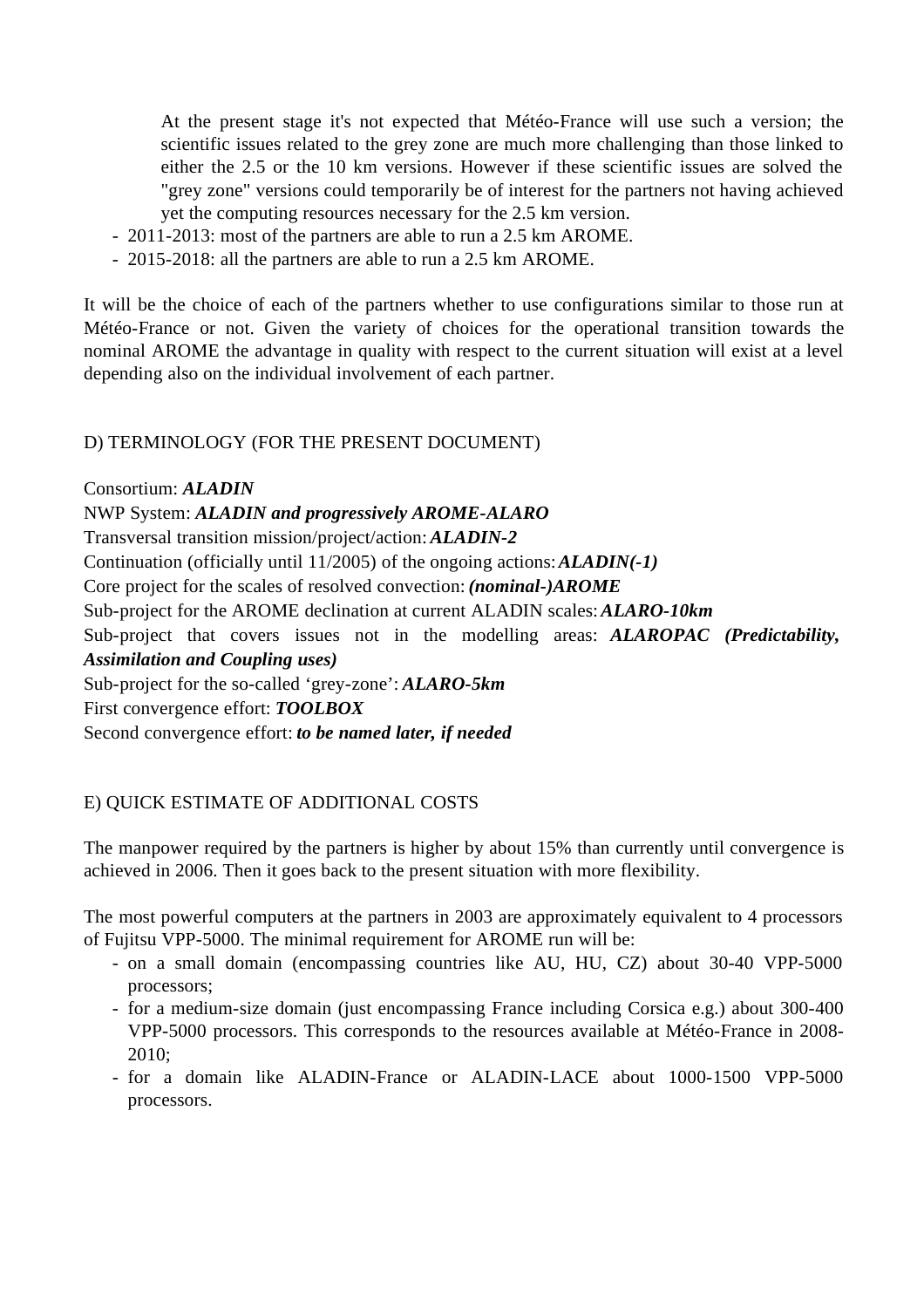## **Background**

In its session of 13/12/02, the CIPN (NWP Informal Committee of Météo-France) dealt with the future of the AROME (Application of Research to Operations at Meso-scalE) project, that was up to then purely internal to Météo-France, with an operational aim for 2008 at the 2 to 3 km meshsize scale and having a specific data assimilation component included. Three major orientations were given.

- The proposal of the AROME project leader, Francois Bouttier, to rely on the ALADIN-NH dynamics and on the Meso-NH 3D-physics for the modelling part, as well as on the IFS/ARPEGE/ALADIN 3D-Var backbone for data assimilation was validated by the Direction of Météo-France and of CNRM. In fact the final decision was mainly related to the non-hydrostatic dynamical-core part, for which an intercomparison exercise had been previously requested, which involved, beside ALADIN-NH, Meso-NH and HIRLAM-NH. Two things are here noteworthy for what follows: (i) the clear superiority of ALADIN-NH in cost-effectiveness, demonstrated for a NWP-oriented academic-type test, was even more promising since some recently proposed improvements had not been yet included (it happened since) and (ii) this result was an indirect tribute to the ALADIN-NH international team that had invested a lot of efforts with trust in the logic of its choices and in the value of its working methods.
- Contrary to the plans followed and announced up to this CIPN meeting, it was asked to GMAP to study the possibility of a full convergence of the ALADIN and AROME Projects within a few years. It had indeed previously been assumed that, in view of the difficulty that the ALADIN partners of Météo-France would find to operationally use an AROME system strictly oriented to the kilometric scales before the years 2010, it was best to let the two projects evolve in parallel. Only informal means of transfer for common elements of progress, in both directions, would then have been considered. The new orientation came from two paths: (i) the recognition that the ALADIN international community was able to tackle the most advanced NWP scientific challenges (see above) but that the current ALADIN organisation was probably not enough tailored for the AROME additional ambitions (ii) the awareness of a need for Météo-France to rationalise its maintenance of model options while keeping a capacity to forecast at 10 km mesh-sizes in full consistency with the AROME choices. This decision hence brought the seeds of both ALARO-10km and TOOLBOX sub-projects, which should become one and the same thing in term of tools (but probably not of use) if the ALADIN-2 mission addressed by the present document is successful.
- Since the initial plans for a physics specific to the scales beyond mesh-sizes of 2-3 km were obviously too restrictive for such a generalisation (one hopes there will be no such problem for data assimilation, while the 'transparent' character of the hydrostatic to non-hydrostatic switch in ALADIN, if maintained, ensures continuity and compatibility for the dynamics), some new strategy would have to be established for the parameterisation problems, especially that of deep convection which is not anymore parameterised in Meso-NH for its high resolution applications. Such a targeted strategy should allow finding the optimal compromises between drawing maximum benefits from the most advanced parts of the nominal (i.e. 2.5 km mesh-size) AROME physics implementation that are still relevant at 10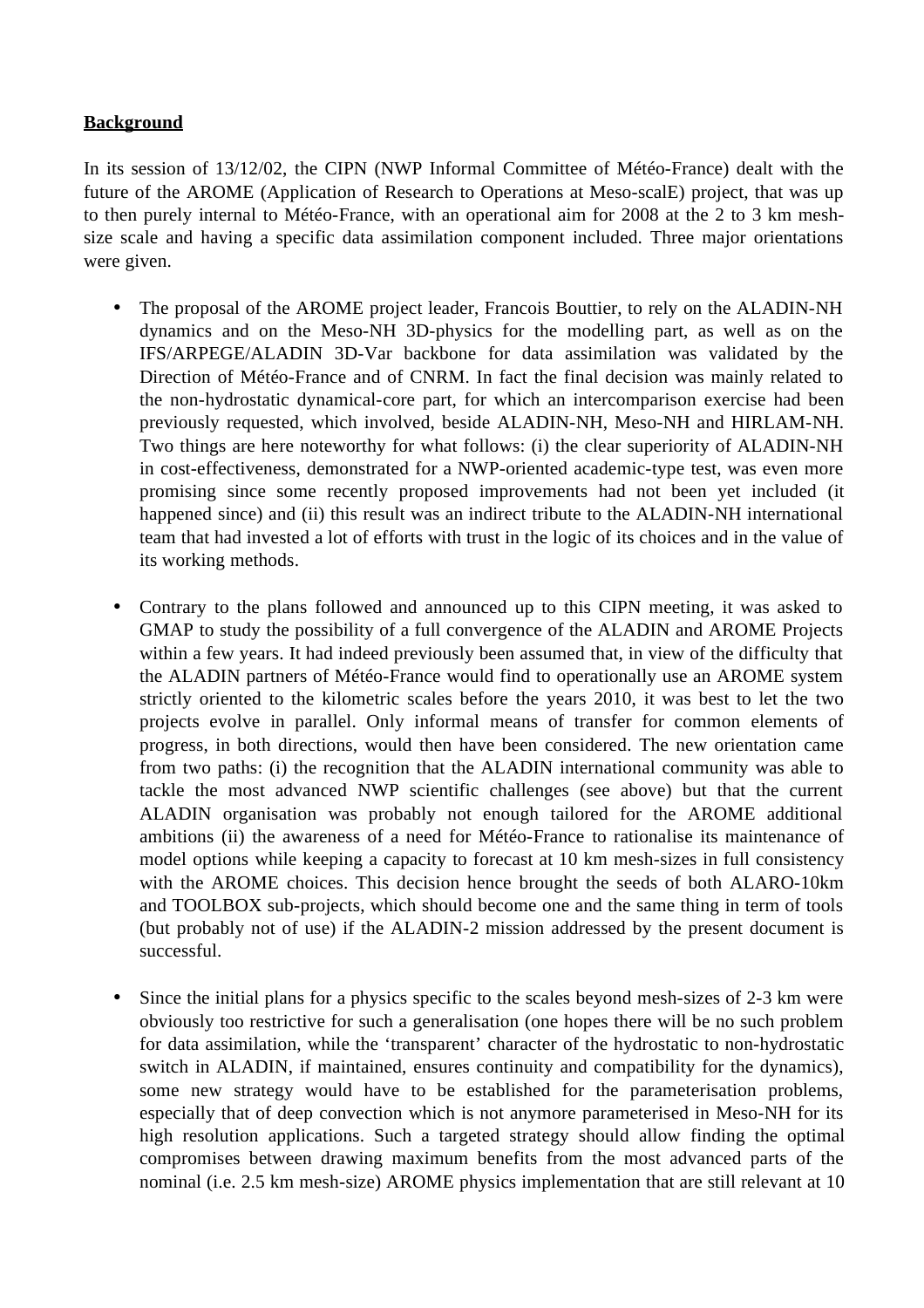km mesh-size and allowing a smooth transition from the current ALADIN situation in cases where the additional complexity is irrelevant at such a scale. Of course, the experience of the Meso-NH team in embedding its 2.5 km version in a two-way-coupled 10 km 'clone' would be very valuable (and should lead some ALADIN scientist to participate quite early to the work done on Meso-NH itself) but it should also not be forgotten that this experience is limited to very short time steps (with respect to the  $\sim$ 400 s we can expect a 10 km version to use, thanks to the choice of ALADIN for the dynamical core) and to individually tuned case studies.

In the two to three ensuing months some practical consequences of the above orientations were worked out at Météo-France and publicised in the whole ALADIN community. First of all a dedicated workshop was conveyed in Prague on 11-12/04/03 with an important and high-level participation of most ALADIN Partners. Second Météo-France decided to devote one position (since then filled by the arrival -or better say the return back- of Gwenaelle Hello) to the so-called ALARO-10km sub-project and offered to its ALADIN partners to put Jean-François Geleyn on secondment in Prague with a task dedicated to all aspects of ALADIN-2, as seen from their own point of view. This of course meant a reorganisation (not yet fully achieved) at the head of GMAP, the consequences of interest for the present document being that the positions of Head of GMAP and AROME Project Leader are occupied by the same person, François Bouttier, that Alain Joly will become his Deputy (and hence somehow come back to ALADIN) in replacement for Jean Pailleux who becomes Deputy to the Head of Research, while Dominique Giard keeps her role as Head of the COOPE team of GMAP.

The Prague Workshop had a very dense programme but it also was the occasion of in-depth discussions that helped shaping new perspectives for the convergence project that got the name of ALADIN-2 (same acronym but radically different meaning, thanks to an idea of Claude Fischer: AROME Limited Area Decentralised International Network). The main conclusions with relevance to the present document are summarised thereafter (edited extract from the official Minutes where one should keep in mind that the terminology issue was still open).

\* *For the time being the convergence between the ALADIN and AROME projects keeps the ALADIN name in its second declination, ALADIN-2 in short to avoid confusion. AROME remains the name of the 2.5km target project and any 'ALADIN-2' declination around the two roots will have to choose its own specific name. In any case the 'Consortium' should still be named ALADIN.* \* *It was agreed to include the question of the compromise level of optimisation in the ones to be treated in the 'strategic' document. Independently of this more evolutive aspect, the basic cost of the 10-km version, mainly linked to its time-stepping length will be part of its design specification.*  $*$  It was evaluated that the first transition period could be of the order of 3 years if an additional *'hill' could be afforded before a return to the current level of manpower, at 'unchanged use'. The length of the second transition period (before everyone could afford using the nominal AROME version) was not evaluated with precision, but for the fact that it would fluctuate from Partner to Partner, while it was essential that the first length would be homogeneous at +/- 3 months.*

\* *Given the welcome coincidence between the end of the ALADIN and RC LACE MoUs at a time when the convergence ought to be achieved if ever, it appeared very logical not to touch the current legal structures, but simply to use them as such to mobilise the additional networking forces needed for a success around the turn of 2005-2006.*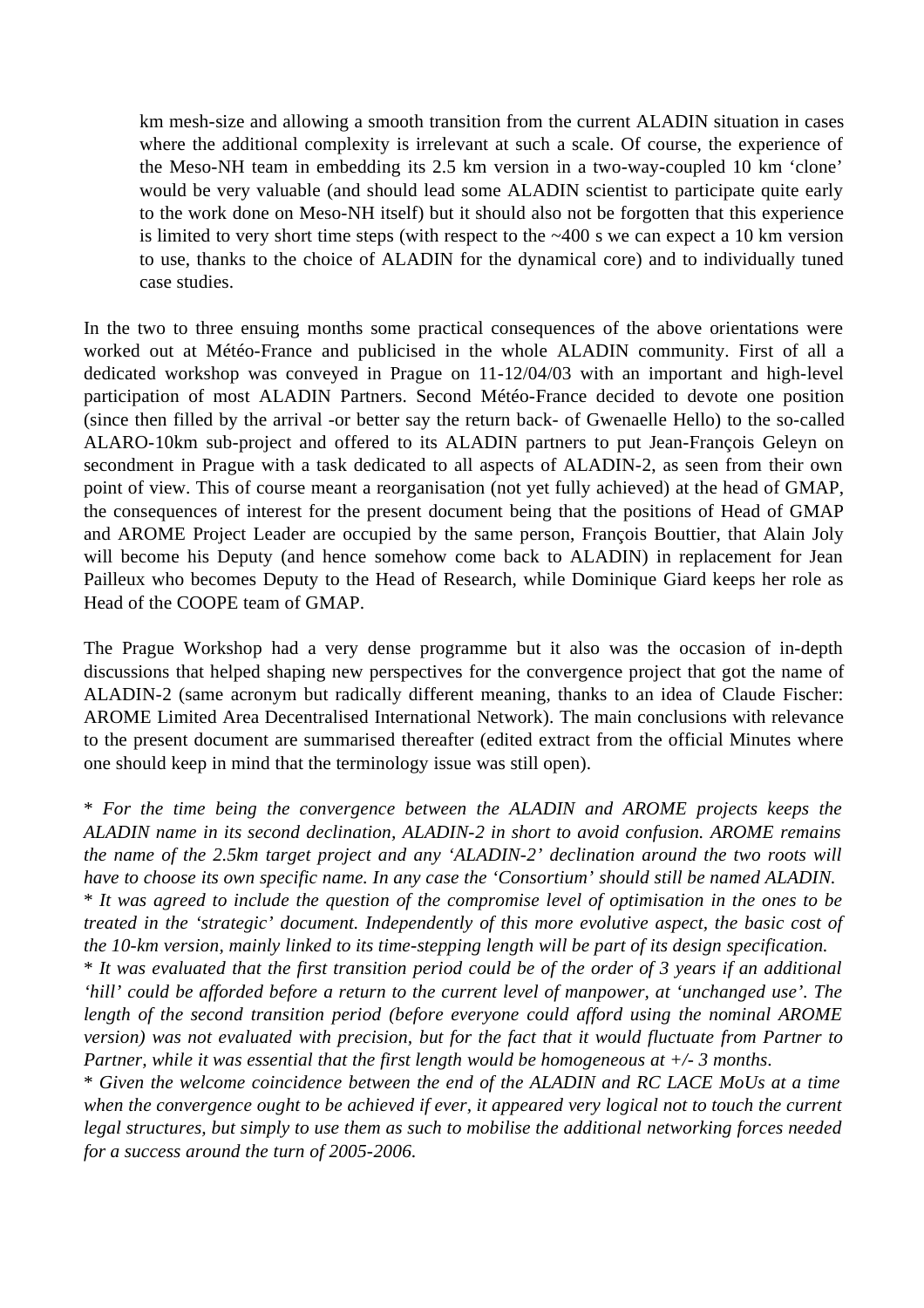\* *Defence and training aspects were added to the scope of the possible ALADIN-2 ambitions and,* for the latter, it was stressed that the publicising effort should start as early as possible. The need *for a bit of specialisation of the demo and beta testing was emphasised, since this could help having a shortened and more successful period of additional efforts.*

As already mentioned, the redaction of the present document was also initiated at the Prague Workshop in order to give a more permanent validity to the orientations chosen there and to allow to improve them with the benefit of reflexion.

An unexpected event happened in-between and added a new dimension to the ALADIN-2 anticipated action. At the end of September 2003, the HIRLAM management group asked the HIRLAM Advisory Committee to approve and recommend to its Council a strategy of closer association between HIRLAM-6 and AROME/ALADIN-2. A few comments are necessary here, after the HAC and HIRLAM Council did review, update, but basically confirm the position of their management group.

- This opens the perspective of a collaboration that, if it keeps alive the good balance between innovation and consolidation achieved in the ALADIN and HIRLAM-1 to HIRLAM-6 Projects, will shape the future of LAM modelling for NWP in Europe at a definitively world-top level. On the other hand it obviously puts more responsibility on our shoulders since it is our example that has been contagious. In other words we may have some lowering of our individual burdens for even better results, but the remaining part must be if possible of even higher quality than up to now.
- The attractivity of our 'offer' is not only the result of the ALADIN side of it. The Meso-NH parameterisation and IFS-data-assimilation backbone aspects played an important part in the HIRLAM anticipated decision. This reinforces the view that the AROME basic ambitions to federate the best available contexts in dynamics, physics and data assimilation are credible and offer a good guideline for all associated projects.
- Nevertheless political aspects (namely the care for the interests of 'small' countries that exist rather symmetrically in ALADIN and HIRLAM) also played their part in HIRLAM's choice. In fact their idea for a transition that shall be even harder than the one from ALADIN to ALARO is to mimic our own one, after perhaps catching up at the level of NH dynamics by importing our choices in their spectral version of the HIRLAM model. This shows that the ALADIN-2 concept is judged from outside as having the right level of ambitions and that it can act as an anchor point for the now larger community that we would have to build in the long term (perhaps more than 26 partners in the long term, if one considers the association of HIRLAM with Baltic States).
- All this forces us to split the 'familiarisation' process into two parts: one linked with the transfer of know-how about the NH ALADIN option towards its cousin (the spectral version of HIRLAM) and one concerned with the application to the HIRLAM world of the kind of revised physics/dynamics interface that will be needed for AROME and ALARO. Logically the first item should fall on Météo-France's shoulders and the second one should become an ALADIN-2 side-topic, with some cross implications, mainly at the level of our own internal training.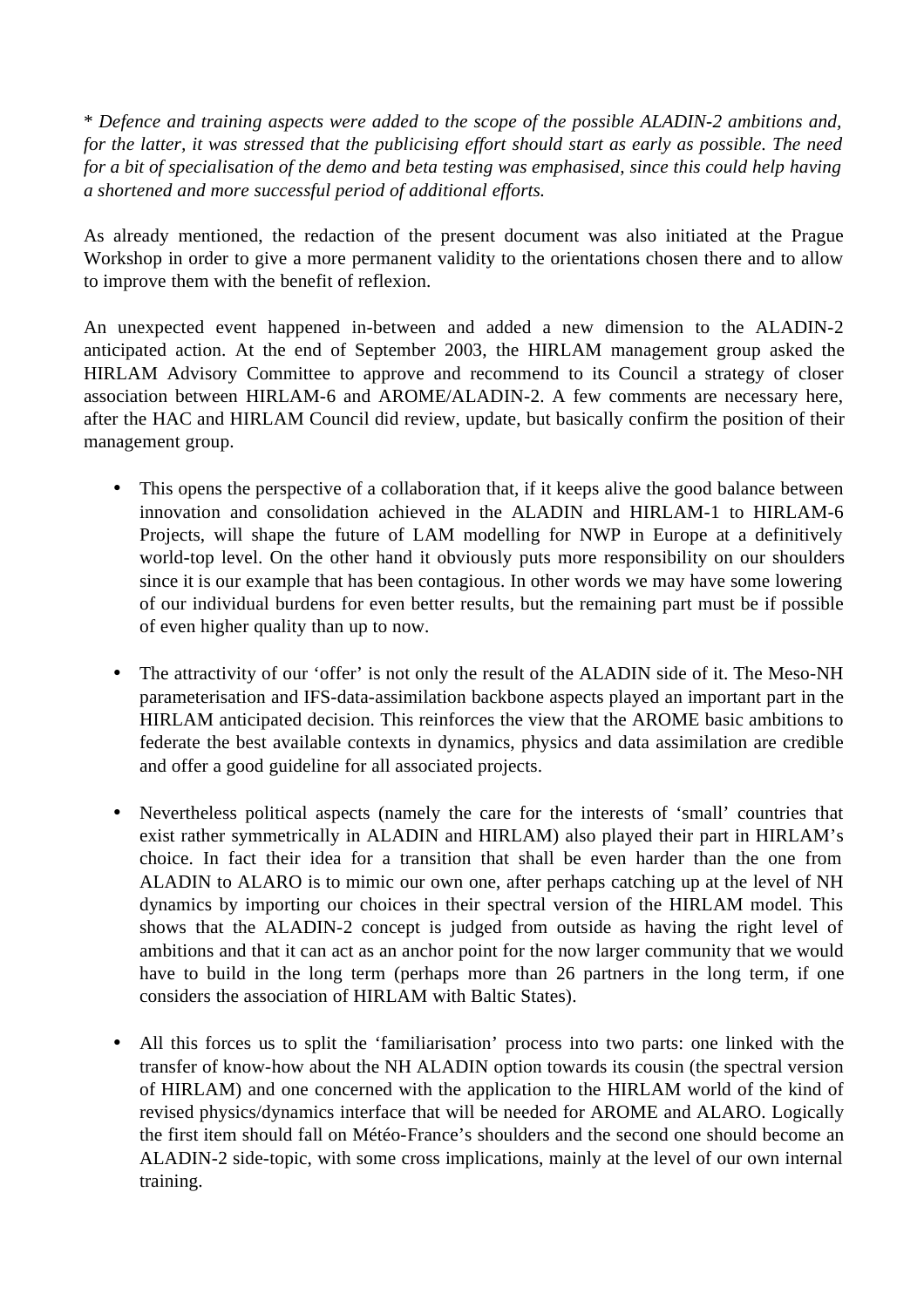Whenever appropriate the following paragraphs encompass this additional HIRLAM dimension, either explicitly or even implicitly.

### **Mission specification**

- *Target scientific objectives*: there is a profound change of emphasis here with respect to the 'downscaling from global' paradigm that has marked operational LAM ventures (and especially ALADIN) for the last ten to twenty years. The idea is that we are going (for AROME) at the same time for non-hydrostatic dynamics, for detailed microphysics- and turbulent prognostic schemes that should allow an explicit treatment of intense convection and for a data assimilation 3D-Var scheme where moist processes will be at the heart of the 'innovation' with respect to the 4D-Var coupling. And all these changes, only whenever appropriate of course, should be 'upscaled back' to less high resolution applications (typically 4 to 9 km mesh-sizes) where they might not be mandatory but could offer a positive impact even in terms of cost-effectiveness. Paradoxically, while the three targets of the AROME approach are relatively safe ones from the scientific point of view, the 'back-upscaling' will introduce some new challenges. Coming immediately in mind are the quality of a gamma meso-scale physics at long time steps, the treatment of convection for the scales where it is neither fully explicit nor fully parameterised (the so-called 'grey zone' for mesh-sizes from 3 to 7 km typically), the choice of the limit where to activate the NH switch in the ALADIN-based dynamics, the scale-oriented selection of the data sources to be meaningfully assimilated on top of the 'global ones' at intermediate scales. This may appear frightening for the ALADIN community but it also shows that the latter has its own scientific targets, besides its continued involvement at the current ALADIN scale and some studies in the framework of Meso-NH or AROME.
- *The user-oriented view of these objectives*: users of meteorological products do not like discontinuities in the essence and/or quality of the products they are receiving and they will not accept scientific justifications for such aspects, which they would judge detrimental. In this sense, the ALADIN-2 venture is an excellent opportunity to iron out as much as possible the gap that would necessarily arise from the combination of 10 to 20 km and 2 to 3 km products (even if the latter are likely to be bringing in new types of information). In that sense the challenge linked to the above specific scientific issues for the back-upscaling is very simple: never let you average products be worse than the direct model output from the application providing LBCs and try to have an average quality as close as possible to the one of the quantities produced by an averaging of the AROME results. This may sound only like a truism, but, in particular for the quantitative precipitation forecasts, the goal is quite ambitious both in terms of tools to reach it and of methods for an objective verification of this achievement. There is another aspect of the ALADIN-2 challenge that might progressively get a more user-oriented side than initially anticipated, namely the short-range ensemble prediction problem. Given the high demand in memory and CPU computing resources that AROME will require to run on big enough domains to have internal predictability, an ensemble based on it is out of reach for many years to come. But, in case the intermediate tool that we aim at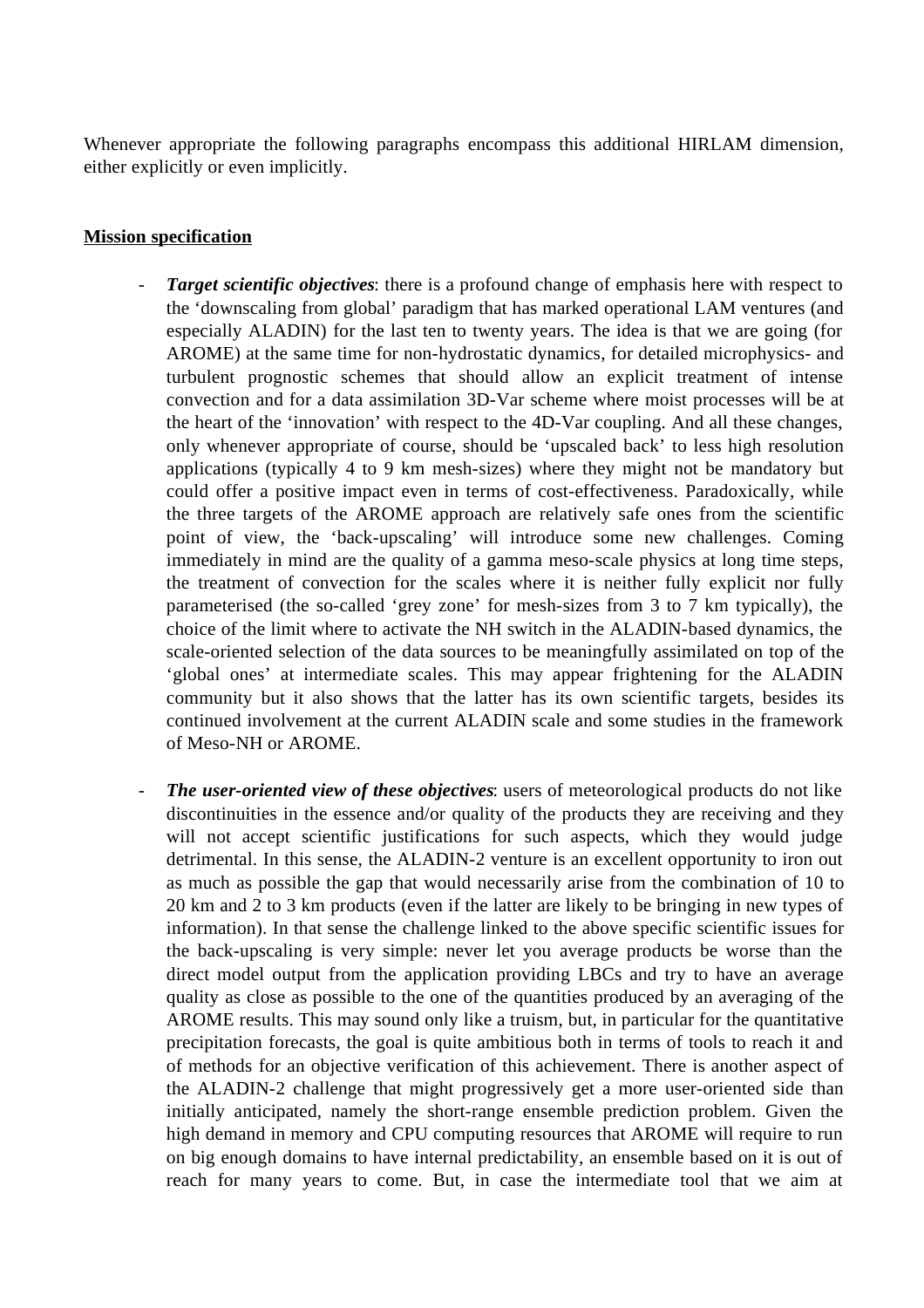developing would reproduce most of the quality and of the sensitivity of the high resolution AROME for their common scales, it might be considered as a candidate for preparing stochastic information as a complement to a high resolution deterministic forecast. This type of information would indeed be valuable for decision-making users that require at the same time warning of extreme events and information about the reliability of such warnings. The list of potential usefulness of such continuity and reliability additional information is probably endless, but the main links between forecasting performance at small scales and users are well known: severe weather warnings of all kinds for civil security, special aspects of the water cycle and explicit turbulence for aeronautics, explicit convection for flash flood hydrological forecasting, storm surges for coastal protection, interaction of cyclones with steep orography for targeted protection-evacuation measures, local enhancement of cyclogenesis for awareness of a possible repeat of the Xmas 99 situation.

- *Verification strategy (for both above aspects)*: there is in general no steady progress in NWP without an adequate and diversified verification system and the complexity of the latter should in principle be close to the one of the employed data assimilation tools. In fact data monitoring and forecast performance assessment are the two sides of the same coin. It is fair to say that the ALADIN community as a whole has not been as successful in finding a good verification strategy as in other parts of the NWP trade. In some sense this has not been too penalising given the dominating role of dynamical adaptation in the project and the strong links with ARPEGE (and its advanced monitoring-verification package), both aspects sending one back to the first sentence of this paragraph. The situation will be totally different in the AROME/ALARO case. First, the main advantage of the new projects that will be most easily accessible to all Partners may well be an assimilation procedure treating higher resolution data than its global counterpart; second the transition from a physics close to the ARPEGE one to a cost-effective compromise with respect to the advanced input from Meso-NH will require a careful validation if one wants to avoid having a more expensive model for hardly better results. But the effort needed to master these two challenges is not an easy one: RMS and/or basic field verification will surely be less and less adequate as resolution increases, conventional data are anyhow less and less representative at such scales and the use of imagery-type new data sources will be at least as complicated in verification as in assimilation. Measurement campaigns can sometimes be of some help in this matter, but they are in general targeted to longer term and very specific scientific problems and their NWP value is more that of performance demonstration than that of validating interdependent choices. Hence an urgent and anticipating effort is absolutely necessary here. The AROME Project has taken and will continue to take the lead in such matters, but development and harmonisation of the relevant tools for intermediate scales will still be the task of the ALADIN community. If ever there was the temptation to basically carry on with classical verification procedures while simply doing research on more advanced ideas, the above-mentioned more user-oriented side of the ALADIN-2 venture would immediately ask for a change of priorities. In fact targeting the verification procedures closer to the need of the users, apart from the stochastic aspects for which the basic 'large scale' tools are probably appropriate at all scales, mostly raises the same questions of representativity and reliability of the measurements than for the evaluation of absolute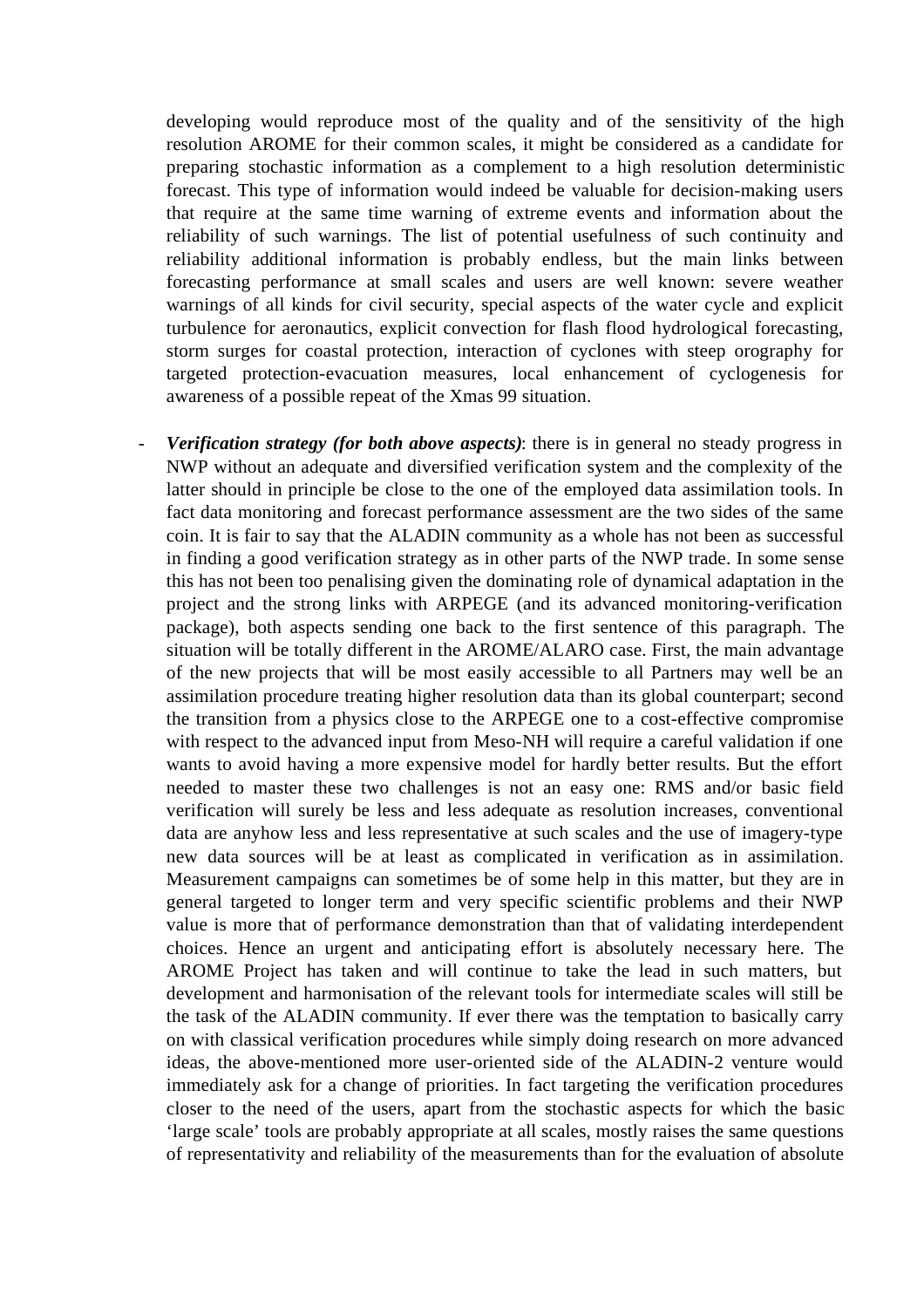model performances at fine scale (most users live and think at 'points' in space and time).

- *Optimal use of observational data*: In the previous paragraph it was implicitly assumed that the data assimilation part of the project would have found the ideal balance between using too few observations and swamping the system with redundant or unrepresentative data. In fact, as already mentioned, this task is one of the three or four main scientific challenges specific to the ALARO problematic. This will also call for an adaptation process that fortunately may be more progressive than in the case just mentioned. The ALADIN data assimilation community has indeed been excellent in developing advanced algorithms in the 3D-Var framework (a target chosen by Météo-France's partners, this leading to a strategy made even more judicious by the recent decisions) but was far less at ease with data handling. There are technical reasons to this matter of fact and they will be dealt with later in this document. But the same lack of penalty than in the verification domain was probably also at stake here. And all the reasoning about a needed radical change of situation is therefore equally valid, the advantage being that the algorithmic and data handling issues are here more interdependent, this allowing a progressive character for the transition, the target of which remains however compulsory. Furthermore, it is likely that the AROME Project will be facing tougher challenges on the algorithmic side (balanced conditions in presence of very strong diabatism for instance) and that the current forefront role of the ALADIN community will slowly become less important from a transversal point of view, this allowing a welcome change of emphasis. All this may be a bit idyllic since it assumes that competencies can be rapidly shifted from one aspect of the data assimilation trade to another one when needed and appropriate. It also amounts to assume that the remaining ALADIN data assimilation effort will be more influenced by the AROME perspectives than by its own current 'sub-synoptic' momentum. This uncertain and contrasted picture may however have to be revised if the HIRLAM link materialises. The HIRLAM community is indeed clearly more advanced than the ALADIN one on the matter of using new sources of data and it also has a LAM 4D-Var expertise that might be useful to calibrate some aspects of the ALARO data assimilation choices. Building on these complementarities (knowing that there are compensating aspects, in particular on the NH dynamics) would be a wiser policy than trying to duplicate actions between the two groups. In such a case, the verification (and associated monitoring) efforts could however not be avoided alike, since they are much closer to actual operational implementation conditions that are unlikely to rapidly become similar in HIRLAM and ALADIN countries.

#### **Organisational aspects**

- *Networking concept*: if one wishes to characterise how the ALADIN Project worked up to now, one can say that the communication system was mainly based on a strong central node in Toulouse, and that other transversal contacts (with the notable exception of the so-called Prague-team around the RC LACE common operational solution from 1998 to 2002) were mainly concerned with operational implementation questions, the latter being, on the contrary, very little scrutinised either by Météo-France or by the whole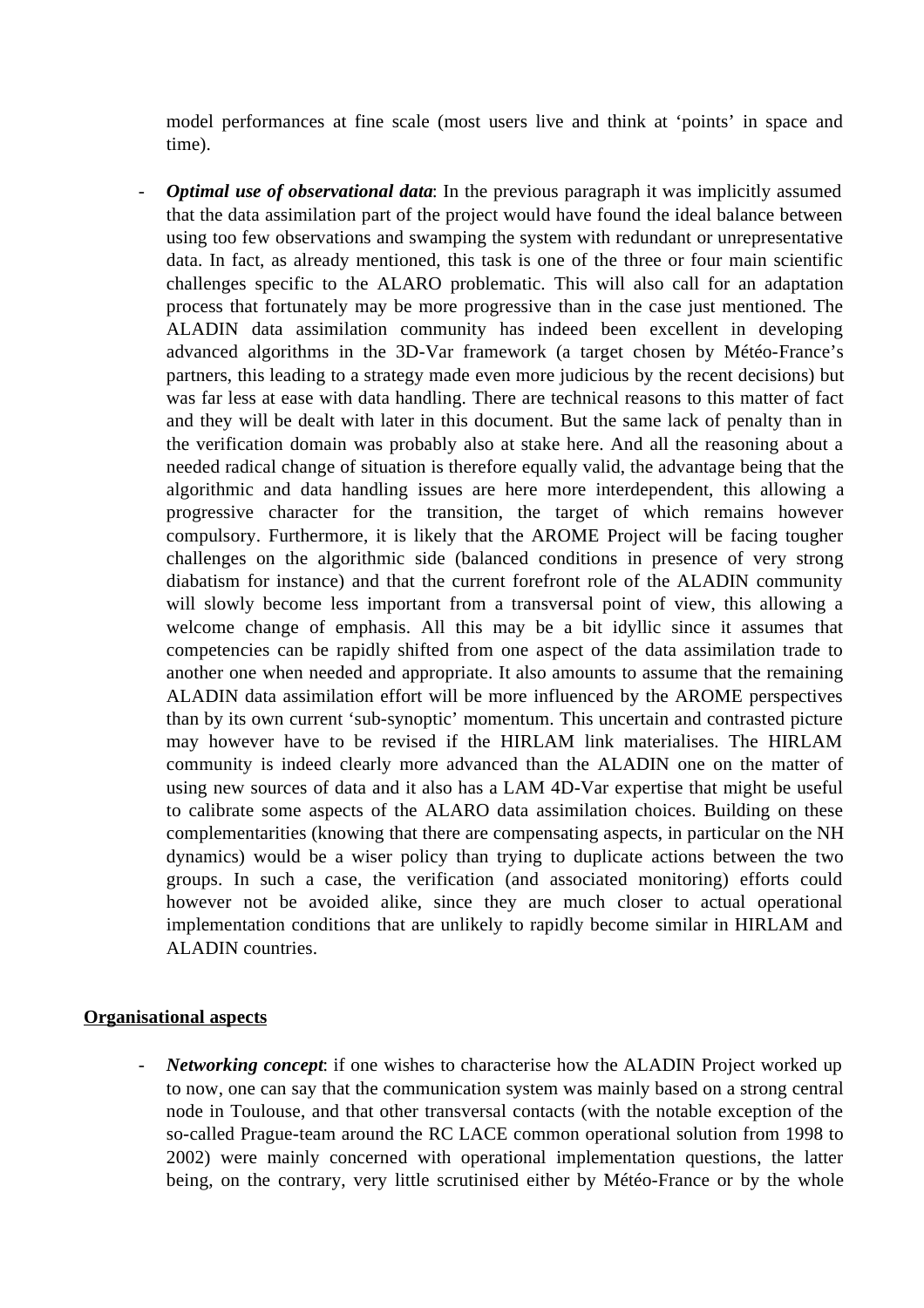ALADIN community. For reaching the target of a convergence between the AROME and ALADIN Projects without operational gap in any of the Partners' Services, the situation must become very different (may be a return to the current arrangement will be sought afterwards, but this question is out of the scope of this document). First of all, the practical merging between the two projects cannot happen if all ALADIN Partners continue to have very differing levels of phasing with the backbone IFS/ARPEGE/ALADIN tree and its Cycles (an update is in principle necessary every six to nine months but it takes in practice about three years in some extreme cases). The reason for this new constraint can best be understood when remembering the action that led to the ISBA surface scheme's implementation in spring 1998. At that time the change of coupling files' content forced either a convergence toward the software level of ARPEGE or the penalising use of ad-hoc converters while the switch took place in all ALADIN countries on the same day. For the transition from ALADIN to ALARO the same will happen except, (i) that there will not be the security of converters (the problem is far too complex for that), (ii) that things may not happen on a given day but surely in a defined time window between two Cycles and (iii) that we are starting a very early preparation. Coming back to the change of networking practices, the situation will also be reversed concerning the reliance on Toulouse as the anchor point of any information exchange. The priority put by GMAP on the AROME effort, the fact that Partners not wanting to wait for ever at the scale around 10 km mesh-sizes will have to touch the 'grey zone' problem, the possibility to try some AROME novelties at intermediate scales earlier than in 2008, all this pleads for a less centralised networking practice than up to now. This step can only be successful if it is accompanied by a really flexible offer (see next paragraph) but it will mean far more responsibility for Météo-France's partners in terms of precision and quality for all kinds of transfer of information. This is in fact the second paradox of the envisaged effort: thanks to the transfer to ALADIN of the basic IFS/ARPEGE choices, we have had a lot of potential flexibility (in ALADIN-1) that was only used marginally. But it is at the time when it will be more difficult to maintain this commodity that it will become quasi mandatory to use it! This question might also become one of the most difficult ones to solve with respect to the HIRLAM 'convergence'. Contrary to us, our potential future partners are used to have a monolithic so-called 'reference version' and to maintain locally the (many) divergences that each one of them judge necessary to have with respect to it. Needless to say we shall not compromise on the 'tool-box' concept that should perpetuate our current potential of flexibility, but we could learn a lot from HIRLAM on how to best use this facility through a very high-quality communication policy. To sum up this paragraph, we shall aim at having more flexibility in the availability of tools but also at imposing more stringent technical conditions for their local use, both aspects requesting a clear change of networking practices, in roughly opposite directions.

- *Toolbox concept*: despite what was written in the previous paragraph (with some specificity in mind), one must first understand that this concept extends beyond the scope of the ALADIN-2 Project. The basic aim is to define projects (or systems) less and less around an interdependent choice of options in data assimilation, physics and dynamics, but to offer on the contrary high level options and to care that low level implementation details do not contradict any meaningful possible combination of them. The main relevant examples for the IFS-ARPEGE-ALADIN-ALARO-AROME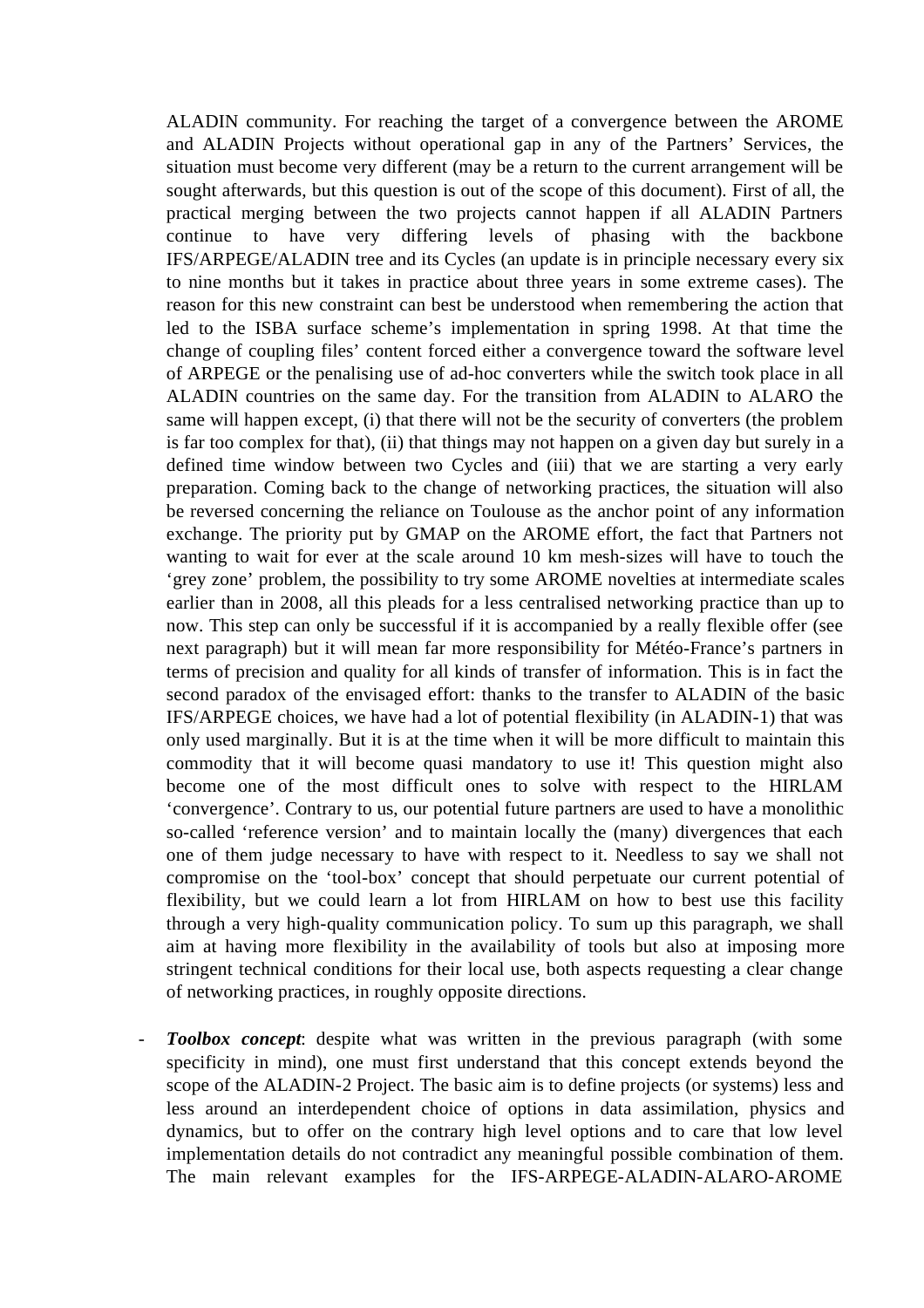ensemble are the following: global or plane tangent geometry, hydrostatic primitive equations or Euler compressible system, large scale (climate-inspired) or meso-gamma (from Meso-NH) or 'efficiency compromise' physics, 3D-Var, 3D-Var-FGAT or 4D-Var. Of course all combinations will not be encouraged (meso-gamma physics with HPE system and 4D-Var with the compressible equations are two example of such 'strange' choices). Météo-France on the one hand clearly indicates that it will seek for its own use a bigger separation between global and LAM options than up to now (ALARO-10km is undoubtedly an offspring of AROME, even if it aims at another scale and not too much above the cost-effectiveness requested by Partners for their own goals) but on the other hand it guarantees that the convergence of the AROME and ALADIN software packages will offer other intermediate choices to its partners (in the ALADIN community and perhaps in the HIRLAM one) through a concretisation of the tool-box concept whenever necessary. This commitment shall take the form of a help to the partners, in order to associate them to the concrete problems' handling. On the other hand this does not mean that the entire associated maintenance burden will be taken on solely by Météo-France (on the contrary the spirit of ALADIN-2 should lead to higher commitments of the partners) but that no internal decision in the ARPEGE and AROME frameworks should prevent the application of this approach. As a first concretisation of this strategy, it was decided that the adaptation of the forthcoming new physics/dynamics AROME interface very likely would touch not only ALARO but also ARPEGE. For smaller practical points, this strategy means paying a lot of attention to interfacing choices (mainly for physics routines and obs-operators) and to their associated code parts and seeking to favour scientific choices which, like the one of Laprise's solution for non-hydrostatism, are reducing or eliminating the overhead for compatibility between differing high level choices.

- *Flexible transition toward operations leading to short term improvements*: once the points raised in the two previous paragraphs will have been put to the level of precision where a consensus is reached around them, the point treated in this paragraph will become a relatively easy one to handle. Basically, Météo-France's partners will be able to select the parts of the AROME advances that they will judge stable enough as well as cost-effective with respect to their own computing constraints and import them into their operational applications. But while there will be no problem (by construction) for what concerns the dynamics and little scientific difficulties for data assimilation for the few partners soon running a 3D-Var based system, the complex problem of the physics requires not to disperse forces and to avoid duplicating actions. Hence, Meso-NH will be the reference test-bed for quite a long time and it will be recommended to go through an 'interface of interface' in order to build any anticipated compromise solution in an AROME-like framework (with a new set of moist equations, with the predictor-corrector scheme as basis for the time-step organisation and with an externalised surface scheme, among other similar constraints). The reverse operation (i.e. to back-phase AROME adapted novelties to old ALADIN cycles) will be discouraged as much as possible. In this sense, a toolbox approach targeted towards AROME constraints should work as a strong incentive to achieve the software convergence as soon as feasible, in order for everyone to fully benefit from the optimised intermediate solutions that are likely to be found once a larger community will start looking for them. All this assumes that technical ancillary problems will be solved in parallel, which might not be true at early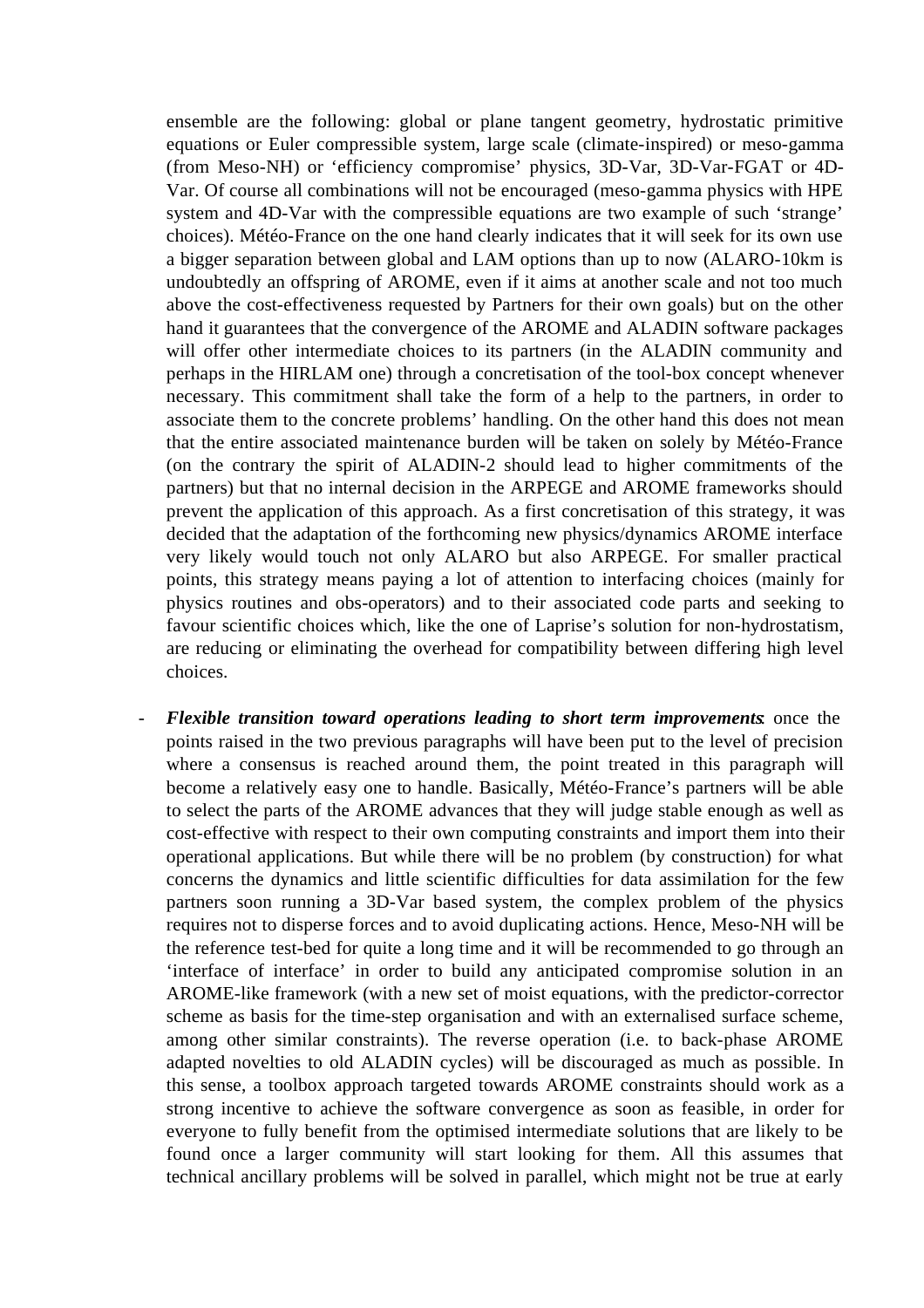stages for data handling (ODB) and for some more exotic parts of the Meso-NH physics (3D turbulence, non-classical use of ISBA, links with chemical aspects, …). The matters treated in this paragraph are also one of the targets of Météo-France's involvement in ALADIN-2 in order to help its partners accomplishing the needed steps. In both cases (previous and current) the exact form that this help will take is yet to be determined, but some 'seeding money' has already been provisioned.

- *Maintenance, code management*: the last but two sentence of the previous paragraph also gives a hint to where will be the main hurdles in terms of maintenance. Modularising the functionalities and raising the flexibility aspects higher up in the code are good ideas for a concerted and distributed scientific effort, but they have their price in terms of maintenance, especially at the level of complex interfaces. On the one hand maintenance can be a bit more decentralised alike decisions on which options to use, but on the other hand it becomes even more complex and requires additional training targeted at already well prepared people. This trend has anyhow already been at work in ALADIN for a few years and we can simply anticipate that it will be reinforced. Otherwise, owing to the continuity with ALADIN in terms of data assimilation and dynamics and given the relatively easy maintenance constraints on low level aspects of the physics, there will be no radical change of array of competency in the new situation for the ALADIN Partners before the effective convergence takes place. The situation for the second transition period (until everyone is able to run AROME) will certainly be more complex. First, the phasing frequency of AROME in its still pre-operational phase (i.e. for 2 to 3 years) will probably be less than the current one for ALADIN, a situation with advantages to enjoy and disadvantages to cope with. Second, the code management practice will automatically be more disconnected from the IFS/ARPEGE one (as the result of a strong internal constraint for Météo-France) and will give even more priority to the 'interfacing business'. Hence Météo-France's partners will have to adapt to this new situation and take in their own hands the maintenance for specificities that they would like to maintain with respect to AROME, in the above-mentioned spirit of a less centralised but more disciplined network concept. All this does not necessarily call for an increased manpower effort but surely for a more rational use of the existing competencies inherited from the original ALADIN Project.
- *Calendar aspects*: strangely enough those are (for the time being) not very crucial. Like already said, if the chosen strategy is going to succeed, the sooner the better, in order for everyone to show early the first benefits of its implication in the new project. But if there has been some misjudgement and that targets are running away as fast as time goes by, the initial option of a parallel and minimally evolving ALADIN solution can be reactivated, starting from any well defined intermediate point. The current estimate is that this would have to be the case, should the full code convergence not have taken place before the second half of 2006. However, in case the HIRLAM link is activated, things might become more complicated. Without speaking of divergences, it is certain that, on this very aspect, some amount of bargaining would have to take place, the outcome of which is yet quite uncertain, especially after the HIRLAM Council decided to put a lot of power in the hands of a task-force it created on purpose for meso-scale modelling. Coming back to the hypothesis that the convergence between the software systems is successful, this will by no means be the end of the ALADIN-2 mission. Until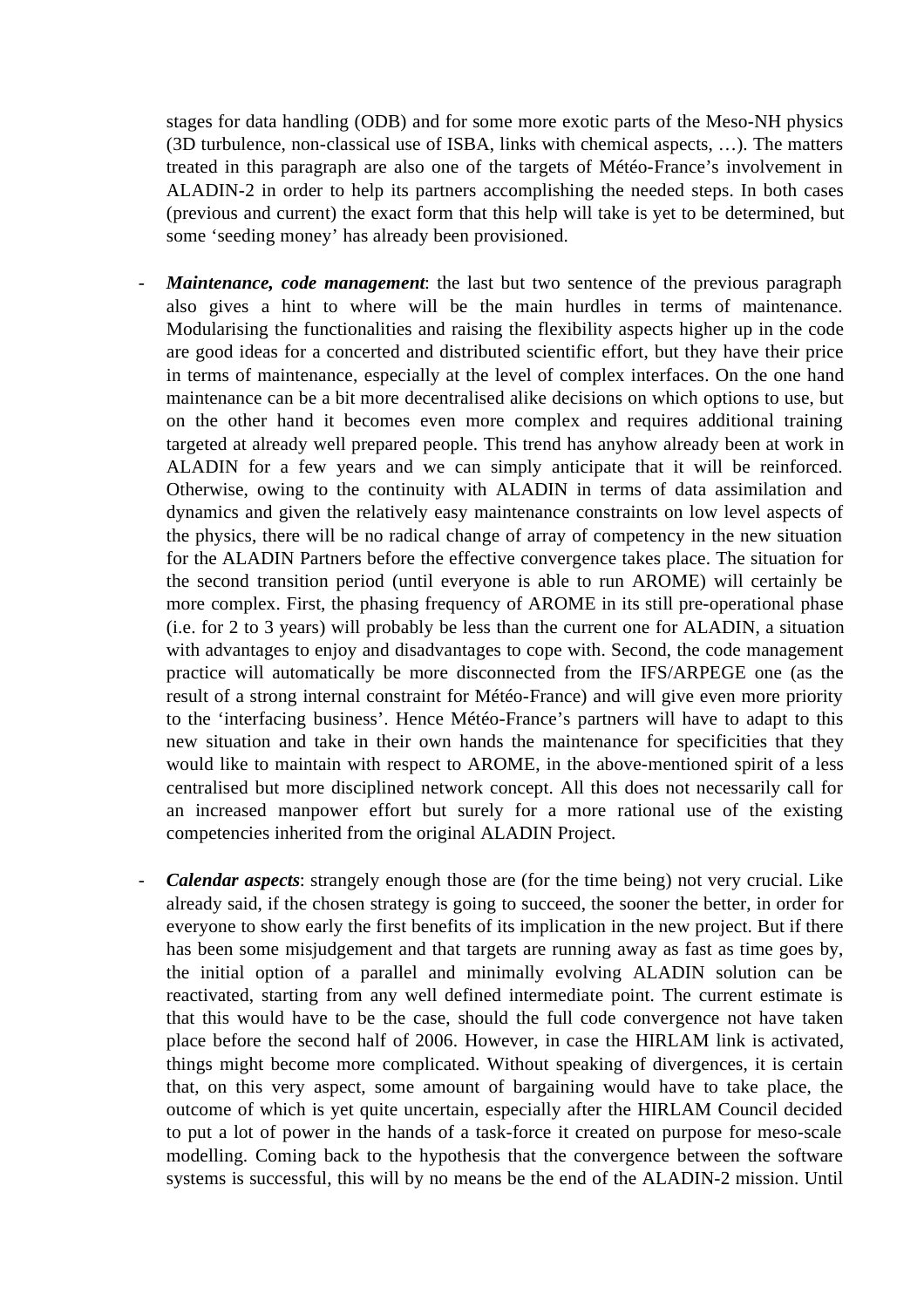every Partner is able to use at least one meaningful version of the AROME system, there will be a need for more cost-effective solutions, for NWP-result driven improvements and for still back-upscaling at intermediate resolutions the most significant parallel advances of the research and development work at 2.5 km. This phase will have to be driven with similar (but not identical) methods to those described in the present document (except for the maintenance strategy which will have to be updated once the 'old' ALADIN code will be obsolete). In the context of the ALADIN-2 Project one may even dream that the story of the NH version will repeat itself and that the currently more rigidly defined ALARO-10km framework of Météo-France will draw some benefits from the above-mentioned work.

#### **Scientific strategy**

#### - *Key scientific issues*:

+ Dynamics: here the main problem will be that of the representation and/or influence of orography. Indeed the ALADIN-NH dynamics is currently very adequate even for the highest resolution test-beds (André Robert's 'warm and cold bubbles' for instance) but in the absence of orography. It is nevertheless likely that the terrain-following coordinate will lead to big errors in the pressure gradient-type terms when higher and higher horizontal resolution will inject very strong observed slopes in the objective description of the orographic forcing. Furthermore, this description has to be truncated (in finite difference and/or Eulerian models also) in order to avoid misrepresentation of the stationary forcing near the truncation scale. While the latter forced choice mitigates the consequences of the first problem, there might already be unwelcome feedback links between the two underlying problems. In second place the coupling by Lateral Boundary Conditions (LBCs) should be one important concern. It is not easy at all to imagine how to practically accommodate in the spectral framework the concepts of two-way nesting and of transparent LBCs. However, once the differences between spectral and finite difference algorithms have been reduced to the level anticipated in AROME (with a linear grid and a rectangular truncation), this should not be an impossible task. Finally, the concept developed in ALADIN of a semi-Lagrangian flow-dependent horizontal diffusion ought to be further studied in the AROME context. This would probably call for an extension to 3D considerations and may well be merged in a single topic with the problem of convoluting the semi-Lagrangian time stepping and the horizontal contributions of the 3D turbulence parameterisation scheme. Studies on a non-hydrostatic radiative upper boundary condition and on the best way to project diabatism on pressure and temperature perturbations have been initiated in the framework of ALADIN-NH but it is yet too early to say whether this will lead to major challenges, to simple upgrades or to nothing determining.

+ Physics: the adaptation of the current physics/dynamics interfaces to a new set of continuous unparameterised equations will be a difficult exercise but will be made 'once for ever'. The above-mentioned strategy to build for the ALARO transition an interface of interface rather than relying on back phasing should indeed make it a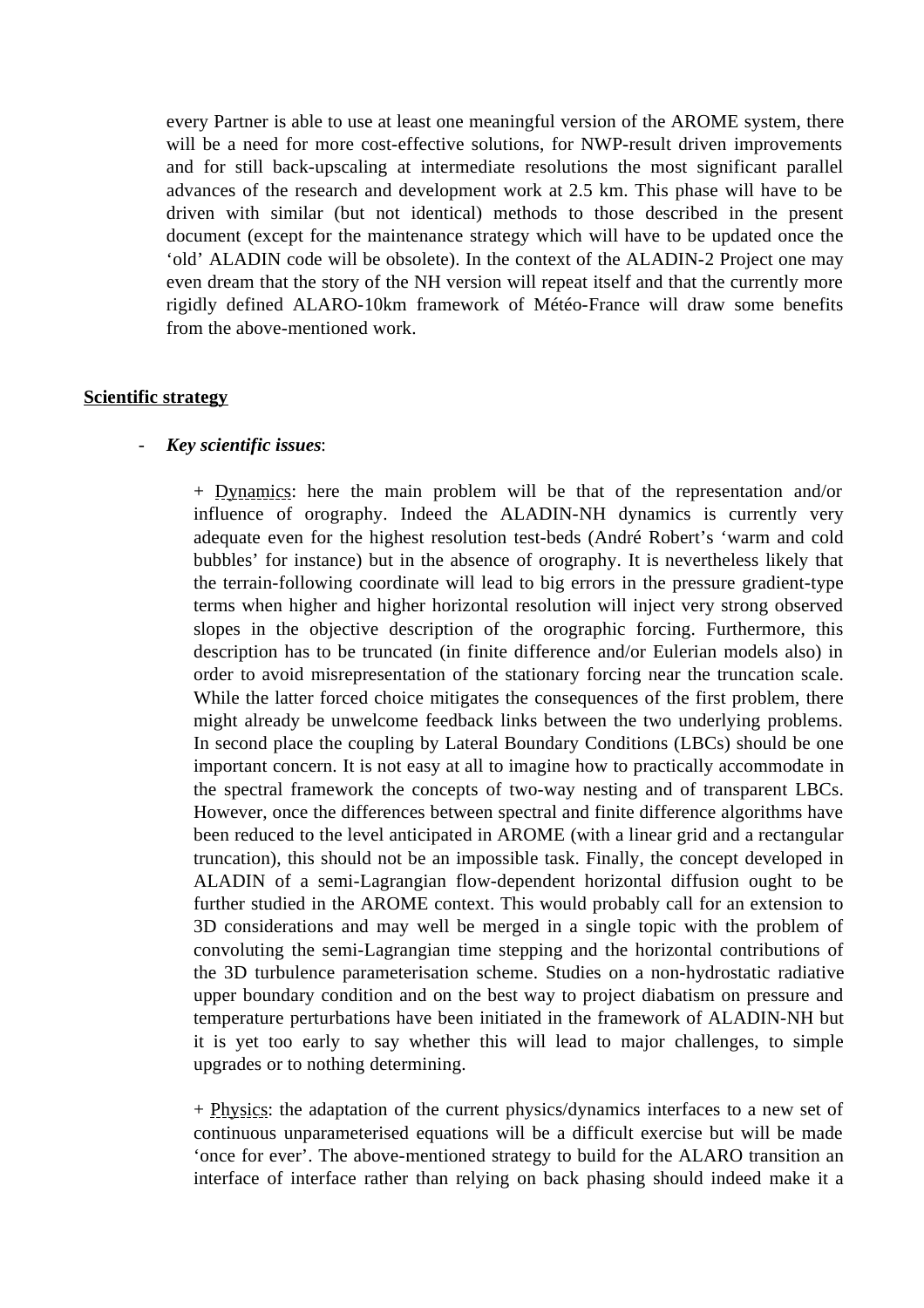'clean' step. Concerning turbulence and micro-physics the challenges to run an adapted declination of the Meso-NH parameterisations at rather long time steps will be of the 'numerical analysis' type and it is expected that our community has now enough relevant expertise in this area, after a lot of investment on the topic in ARPEGE/ALADIN. There already exist promising proposals for solutions adapted to the intermediate scales for radiation computations and for the remaining effects of unresolved orographic low-level forcing (drag and lift) at scales between 10 and 5 km of mesh-size. Considering all this as challenging but not deterring, there remains the key question of the grey-zone and/or of the parameterisation of deep convection. Neither the current solution of ALADIN, nor the one of the 10km part of Meso-NH are likely to be up this combined challenge, even if they may offer reasonable backup positions. The solution for the long term, if there exists one, is likely to require at least two ingredients: a prognostic equation for a quantity linked to convective activity (mass-flux?) and a treatment of microphysics that combines in one go the otherwise arbitrarily separated inputs of the 'resolved' and of the 'parameterised' local forcing. If these two conditions could be fulfilled, there would be a chance to see the proportion of convective forcing progressively decreasing without any additional numerical constraint when mesh sizes would go towards zero. Some tests already made in ALADIN indicate that this goal is not a utopia. Concerning the practical strategy to adopt, it seems preferable to imagine an algorithmic structure that would start backwards from the constraint on the mixed input to the microphysics computations and would dictate the organisation of the deep convective calculations. This might or might not be the occasion to make the latter more modular in order to avoid having sterile battles of opinion around existing too monolithic solutions. The already mentioned work done in ALADIN may alternatively be used as a strong guideline for this step. A third solution would be to convince the CNRM community working on the topic for all types of scales that this rather complex endeavour, if correctly planed, could find simpler declinations at both ends of the scale spectrum, while offering a modern framework for testing new ideas concerning closure assumption, entrainment and detrainment profiles as well as cloud ascent characteristics. It is too early at the present stage to say which way will be followed in priority, especially when the consequences on the links with dry turbulence and shallow convection have not been worked at.

+ Data assimilation: the main questions are linked here with the yes or no to FGAT (first guess at appropriate time, an intermediate between 3D-Var and 4D-Var, or, better said a 4D-Var that technically reduces to a 3D-Var because its tangent linear model is that of persistence), with the search for a variational replacement for the socalled 'blending (with respect to 4D-Var global results)' and with the question of a fine scale oriented dynamical handling of the background and observation error statistics, as well as the possibility to transfer them from one domain to another one. There are many more challenges in the data assimilation issue but they are either covered by the safe reliance on the link with the IFS research effort or by very specific observation operator questions that are strictly speaking no key scientific issues, despite the enormous manpower effort they will require (there is a priori no hurdle that one may not master, simply a lot of work to be done, always keeping in mind 'that the devil is in the detail').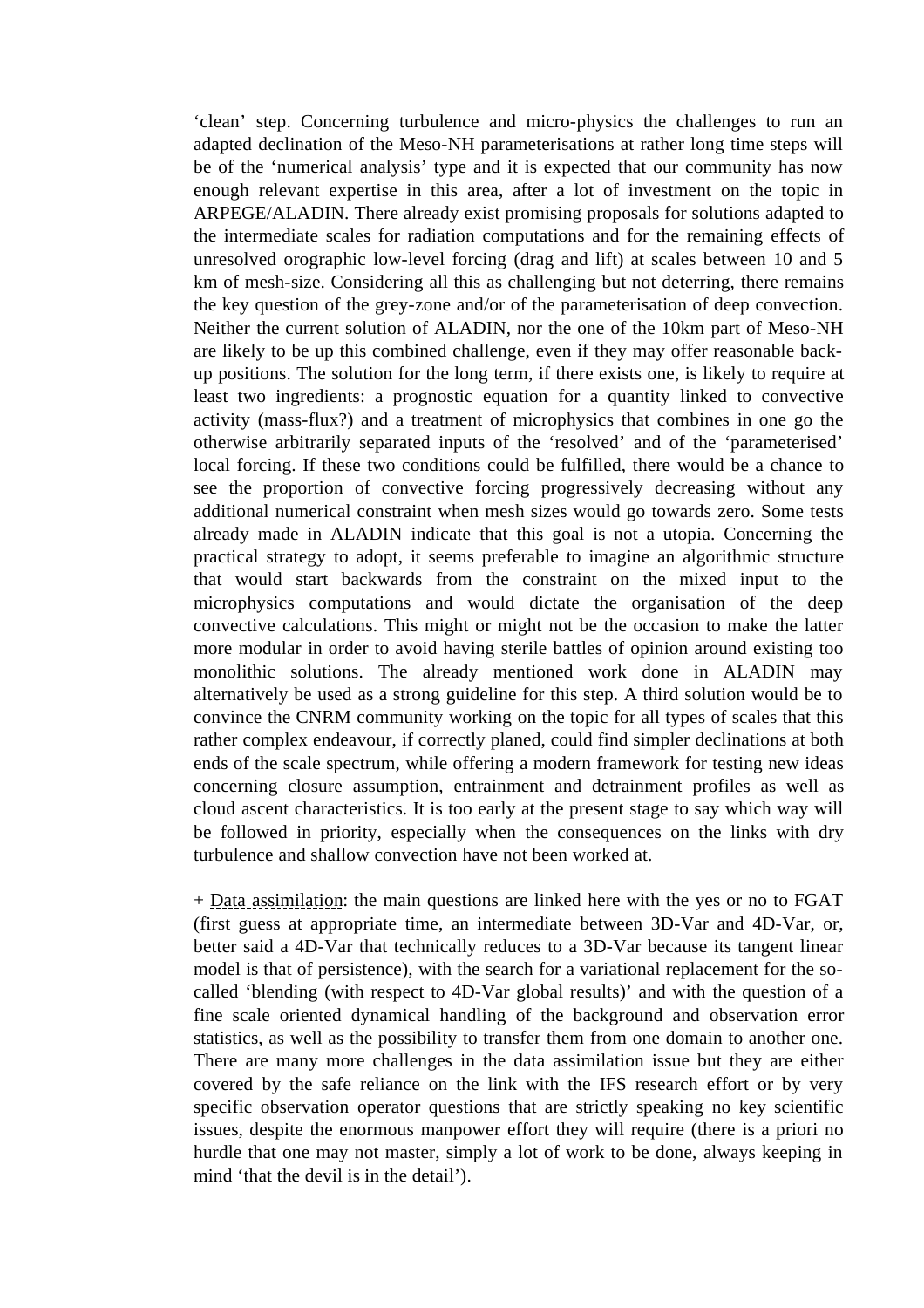#### - *International context on these issues*:

+ Dynamics: on the issue of the orographic forcing, the so-called eta-coordinate (some model cells being considered as entirely under the orography) has failed to deliver the earlier claimed satisfactory answer (the response to the step-wise stationary forcing is even worse at equal scale than in the 'continuous' case). The socalled 'shaved elements' variant (there are mixed-type grid-cells, for a simplified explanation) seems more promising but is computationally penalising and would probably be very difficult to adapt to a spectral framework, even taking into in account the above remark. For the LBC problem, the two-way nesting is mastered by several teams and offers spectacular performances in some cases, as well demonstrated with Meso-NH, but its operational application raises enormous logistic problems, especially in the context of a data assimilation framework. The use of transparent boundary conditions is more at an upstream research stage for the NWP angle. It should be noticed that this is one of the strong points of the HIRLAM community. To our knowledge, the search for links between semi-Lagrangian operators and diffusive effects has no counterpart elsewhere than in ALADIN. Finally, even if we have no more reason to consider that the handling of some last details of the ALADIN-NH formulation will become a key issue, it should be noticed that the international community still appears 'surprised' when discovering our results.

+ Physics: given the enormous variety of solutions 'on the market' and the little amount of meso-scale NWP-oriented answers for the underlying questions to this wealth of proposals, one shall not attempt here to find a relevant picture of the international situation (consensus points are rare, but most controversies are likely to be irrelevant for our main pre-operational and operational challenges, at least in the ALADIN-2 framework). One should simply say that the handling of the convection issue in the grey-zone is deemed as 'lost in advance' by many experts, but that those mostly come from institutions having the computing resources that help by-passing this challenge!

+ Data assimilation: there may be differences of opinion on details but the AROME plan for data assimilation seems to correspond to a compromise between ambition and safety that would be considered as wise by any team dealing with an operational target. The use of such a tool for support in upstream instrumental research is likely to soon become an issue with a few controversies, but this item is surely out of the scope of the present document.

#### - *Positioning of the consortium with respect to these issues*:

+ Dynamics: the point about a possible limitation at high slopes of the potential of the ALADIN-NH solution may well be an intrinsic limiting factor. On the other hand, the team developing the NH scheme has now got so much expertise in handling the balance between linear and non-linear terms and in mastering the lower boundary condition that it can feel fit to attack the problem once the currently on-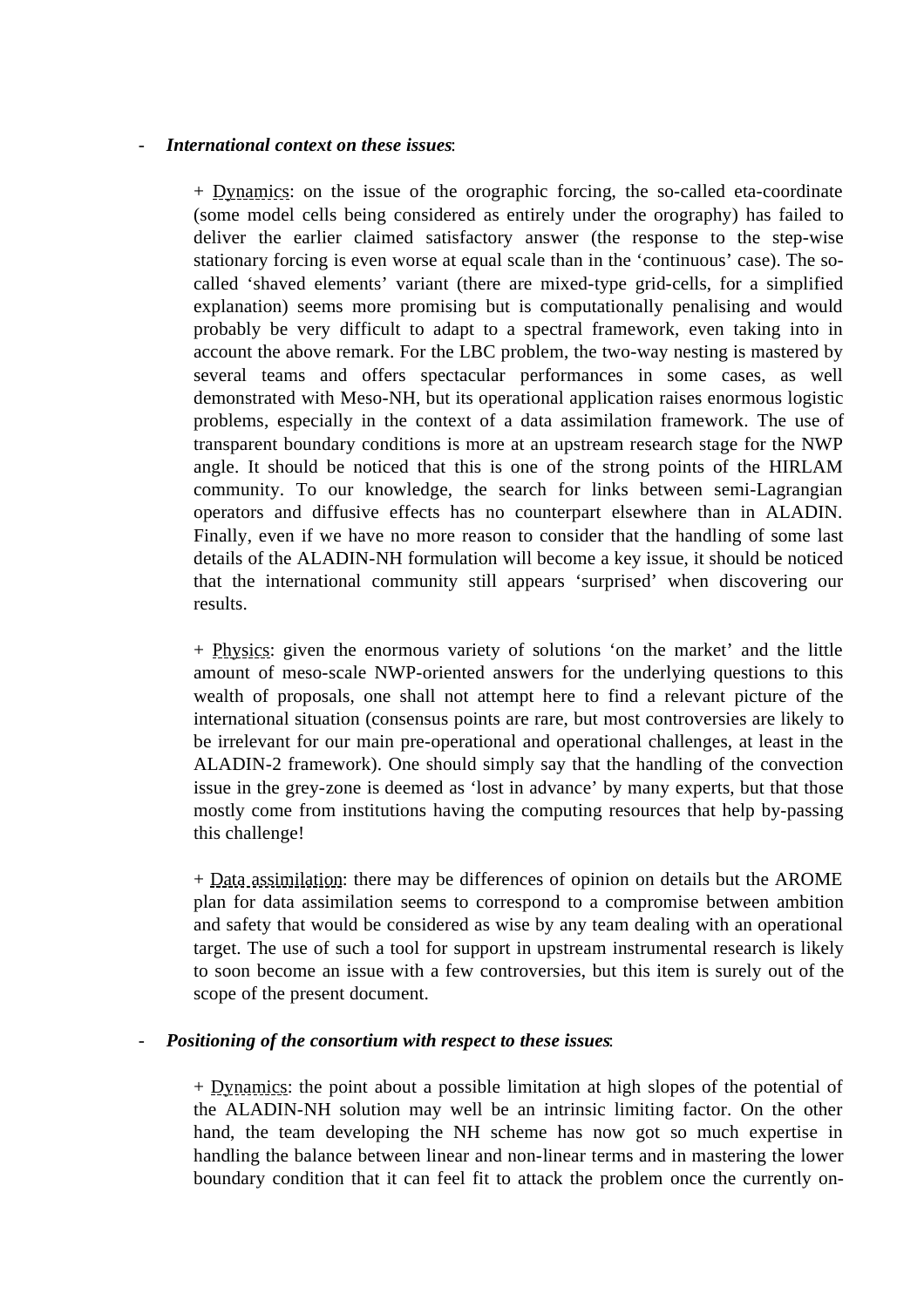going rationalisation and option-cleaning work will be finished. For a start one could revisit the idea of a semi-implicit scheme applied on deviations from an analytically defined 'basic thermodynamic state'. Other developments might then be necessary, but nothing says that they would be more difficult to master than the ones that lead to the stabilisation of the 3tl and 2tl semi-Lagrangian versions of the NH scheme. For the various aspects of the LBC problem, the basic incentive should come from collaborations and what will be mostly needed on an internal basis is a quite good knowledge of the data flow, alike the one that allowed the design of a semi-implicit compatible coupling scheme in spectral conditions at the beginning of the ALADIN Project. This was a very decisive step at the time for the implementation of a semi-Lagrangian option, something that retrospectively takes even more value nowadays. Concerning the fact that the ALADIN-NH dynamics' performances are still considered as a curiosity by many external experts, the four (or even more) papers about to be published under the coordination of Pierre Bénard are likely to change the situation. Furthermore the team is convinced it has reached both a 'world record' in numerical efficiency for NH adiabatic problems and a very consistent solution (spectral, SI, SL and Laprise-type vertical coordinate all go well together) that makes misgivings against anyone of these basic choices rather meaningless.

+ Physics: the reliance on the ARPEGE link has created the uncomfortable situation that a specific ALADIN physics team may be judged to be only about one-year old. Hence, it would be rather presumptuous to pass collective judgements about the relevance of this or that ambition. Fortunately, the up- or downscaling character of much of the forthcoming work for ALARO specific issues offers a reassuring framework. For residual problems, let us say that we are nevertheless not starting from scratch thanks to some pioneering work done in the ALADIN framework, and that the situation with respect to the explained ambitions is surely alike that of the ALADIN-NH team back in late 2000.

+ Data assimilation: there seems to be no reason to fear any mistargeting or any internal important disagreement about the key issues. As already mentioned higher up, the main question will be that of the speed of adaptation of an already wellstructured ALADIN 3D-Var community to the new situation created by the decision of merging the AROME and ALADIN Projects.

#### **Feasibility**

- *Scientific*: none of the challenges mentioned higher up in the present document seems out of reach for a community that is likely to grow and that should work on well proven solutions with which it should already be very familiar from the beginning. In this sense the ensemble of AROME and ALADIN-2 (with its ALARO-10km intersection) represents a very motivating perspective. It will rely on three pillars of top-class performance, namely a very cost-effective dynamical core, a well-tested and fully validated physical basis for high-resolution problems and a link with the best global data assimilation system in the world. The idea to first aggregate these three 'heredities (for lack of a better word)' while building an enlarged community around it (rather than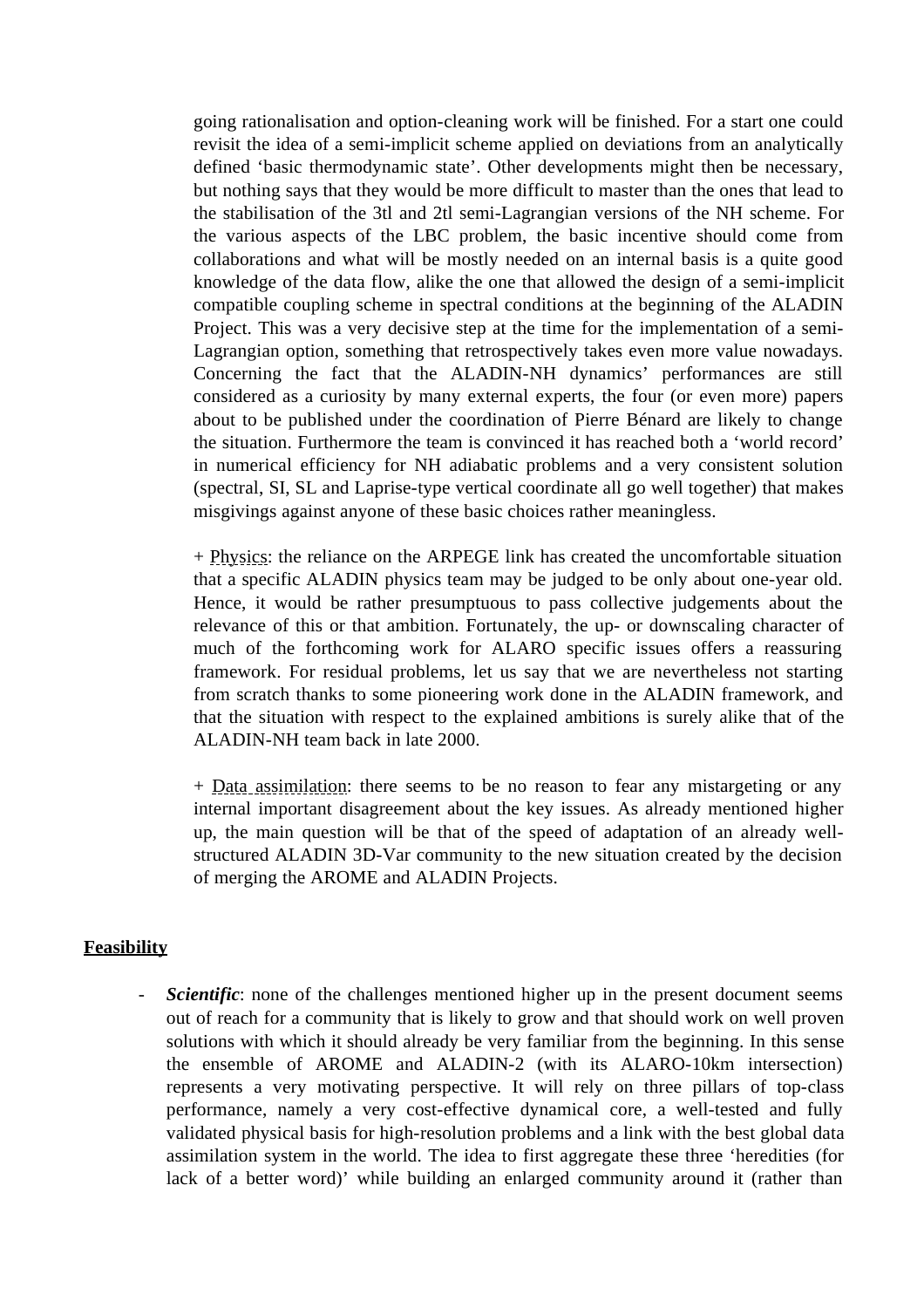attempting a completely new endeavour, like it had to be the case at the birth of the IFS/ARPEGE, ALADIN and Meso-NH Projects) has just been validated from outside as well, when one considers the step made by the HIRLAM management group. Whatever the outcome of this ambitious step will be in the end, the fact that independent and competent experts judged our plans both realistic and ambitious enough will remain. Of course, when it will come to things not yet encompassed in the existing perimeter, one will have to be, like always in NWP, a bit daring but still consistent with previous choices. Some of the new ambitions will then lead to progress, some alas not, and some good surprises will happen where there was little expectation. All this will be more and more true as the pre-operational character of the projects will gain in importance. The technical and maintenance constraints will then become the definitive boundary marks of our efforts, indicating that things have reached a mature stage!

- *Technical*: here the situation is unfortunately not as rosy as for the previous item. One hopes that the recent interest of ECMWF for the underlying science to the ALADIN-NH switch means that we can continue to rely on at least a benevolent neutrality for what concerns evolutions of the code architecture, but a bad surprise is always possible. In the physics part, the evolution of an externalised ISBA surface scheme with many users coming from rather different communities will surely raise a few difficult questions for a stabilised and upward compatible operational use. This problematic might extend to any ancillary parts that would, for lack of any other reasonable solution, also have to be externalised and mutualised. Finally, concerning data assimilation, the mitigated experience of ODB in the ALADIN community (and to a lesser extent in Toulouse) clearly points toward what will be our major hurdle. Data handling (and especially that of data sources unused at the global scale) will require efforts that are out of reach of 'small' services (or users of even smaller size), but a common approach is only feasible if the used tool is more stable and less one-platform-type than it is currently the case with the ECMWF-maintained ODB software. Should the HIRLAM community join forces with us on this issue and should they also adopt ODB as a basis for data handling (something they avoided to do up to now despite having data formats quite close to those of ECMWF), the political pressure in Reading would of course become far bigger than it has been the case up to now with the sole ALADIN forces. But there are of course many 'ifs' in the previous sentence.
- *Computer costs (including scenarios of operational implementation)*: this aspect can be seen from the relative or the absolute side. In the first case Emmanuel Legrand conducted a rather extensive study in preparation of the Prague April Workshop. The aim was to see which time lag with respect to Météo-France could be reasonably expected for each partner (given its geographical and economic situation) in its capacity to run operationally an AROME version. Without going into details, the aggregated results ranged from 1.5 to 9 years for the current ALADIN membership, figures that give a good idea of the challenge ahead of us to keep the same level of solidarity in ALADIN-2 as in the old ALADIN project. On the 'absolute' side, but still using relative figures to avoid going into local geographical details, one can say the following. At unchanged physics, the switch to non-hydrostatism costs only a factor of about 1.25. When going to higher resolutions than the current ones, the relative loss of efficiency of the semi-Lagrangian algorithm will cost an additional approximate 1.75 factor, and the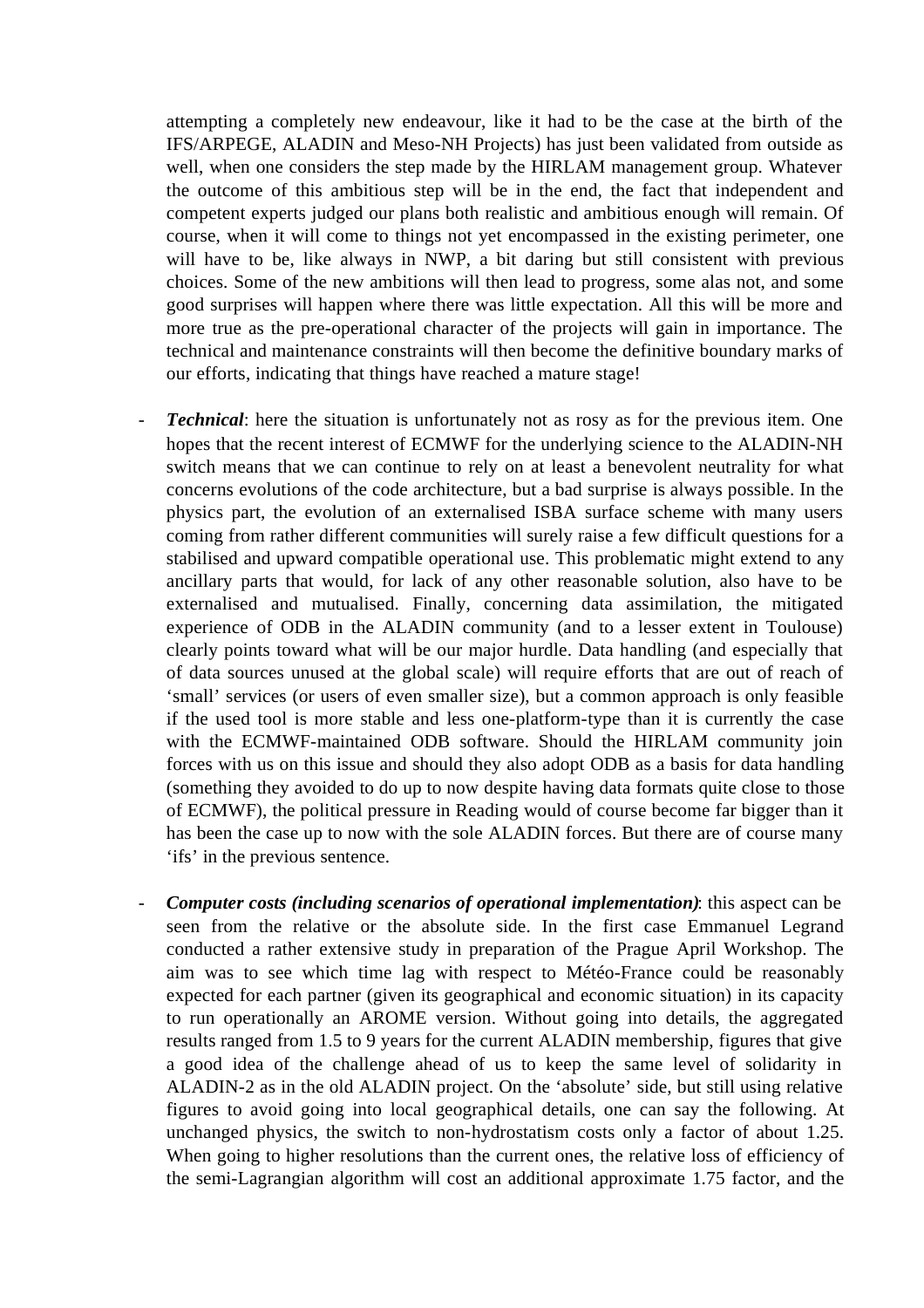more sophisticated physics between 1.5 (if we are very clever) and 3 (if we do nothing about it), for the whole model again. All this represents a 4 to 5 years stagnation if compared to the current rate in progress of resolution in the 'hydrostatic' situation. Finally, 'jumping over the grey zone' from the sole point of view of resolution will represent 7 years on the same scale, at unchanged domain size. Of course these numbers sum up to give something roughly equivalent to the above-mentioned study, especially if one considers the anticipated initial reduction of the size of the integration domains at the highest resolution, even for Météo-France. But they also help seeing where will be the main constraints at each level of computing capacity. They also confirm what was already hinted at previously in this document, i.e. that an acceptable solution to the problem of convection in the 'grey zone' would be very welcome for all partners not having Météo-France's anticipated computing capacity for the end of this decade. If this does not happen, other compromises will have to be imagined, that could well include a return to shared access to more performant computing platforms like it was the case at some stage for the ALADIN-PECO and RC LACE actions. But, in any case, AROME and ALARO will not be cheap in term of computing resources, especially if one also considers the use of an advanced version of the data assimilation tool. This point will however not be evaluated here since practically any level of compromise can be worked out, unlike for the pure modelling part. On the other hand one may imagine what would be the result of the above analysis if the efforts of the ALADIN NH team had not offered the prospect of time steps 4 to 5 times longer than what the gamma meso-scale community has up to now been used to!

*Manpower*: most was already said higher up in this document. The ALADIN-2 convergence effort will require a temporary increase in manpower commitment from the ALADIN Partners at a level not exceeding 15% of the current situation, i.e. a maximum of 6 additional equivalent people from the side of Météo-France's partners. In case the HIRLAM interest materialises, the overall ALADIN involvement may decrease a bit in absolute amount after some adaptation time (on both sides), but it will be expected to reach a higher level of quality. Finally, once the first transition phase has been achieved, ALADIN Partners willing to invest more in human resources than previously will surely draw a better benefit from the toolbox approach than those making an opposite choice. As a conclusion for the whole 'feasibility' section (and not simply for this paragraph) one may say that, although there is no direct way to prove that the ALADIN-2 concept will be as fruitful as the old ALADIN one, each Partner knows relatively well its own 'boundary conditions', that there are some risks that one should not underestimate (but probably far less than at the launch of ALADIN) and that the international community starts considering this as a rather ambitious but safe project. Of course, in the end it will be up to each Partner to take decisions according to the final version of this document (after a careful review by as large as possible a group) but, like said differently one paragraph higher, it is doubtful that any other solution 'on the market' can provide the same level of cost-effectiveness for a NWP oriented use. Being cost-effective was the trademark of ALADIN and will be transferred to ALADIN-2 as much as possible.

#### **Outlook**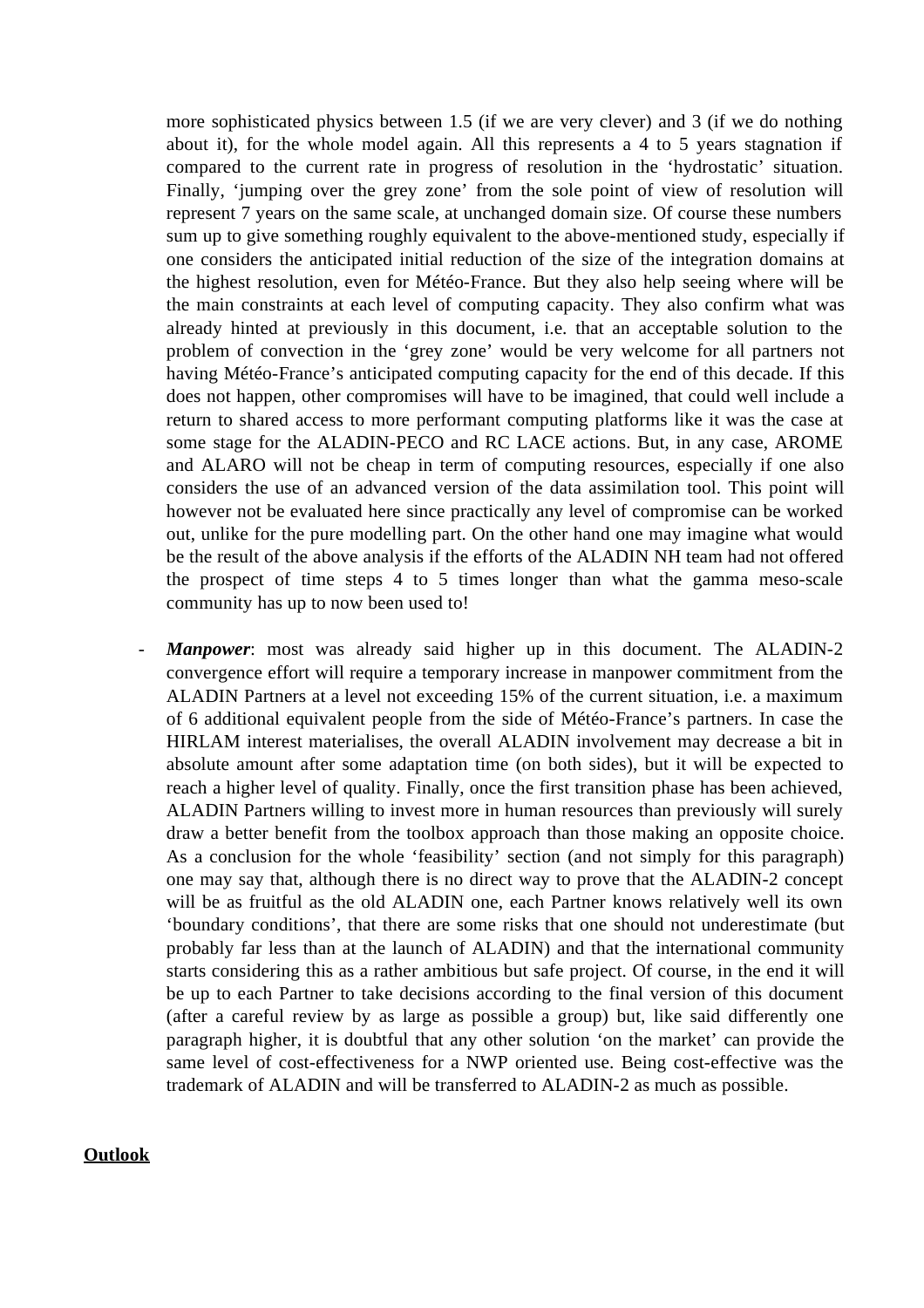The first draft of the present document was distributed for a gathering of opinions at the Assembly of Partners in Krakow. A second draft version encompassed, apart from a few corrections, three requests from the Assembly: a 'practically oriented' preamble (written by Dominique Giard and Emmanuel Legrand), some clarification steps (for the link with ARPEGE, for the HIRLAM situation after their HAC and Council meetings and for the exact definitions of the borders of the ALADIN-2 action) and an appended tentative work-plan for 2004. This third draft version has been made compatible with the new terminology proposed by Dominique Giard and Gwenaelle Hello and takes into account some recent developments in the discussions between HIRLAM and Météo-France.

Compared to the ambitions stated at the Prague workshop in April, we are behind schedule for several points:

- we did not yet create a task force for preparing the discussion on the MoU renewal (in the framework of the extended 2004 Assembly in Croatia);
- we have neither finalised a basic definition of the ALADIN-2 mission nor allowed to mobilise its already financed coordination actions;
- we did not have an in-depth discussion on the practical consequences of the basic issues addressed in the mission document.

After the approval of the ALADIN-2 concept (without implying agreement with all details of this document) by the RC-LACE Council at its session of 22-23/1/04 in Vienna, all three above points are supposed to start being addressed at and after the forthcoming meeting on 13/2/04 in Prague.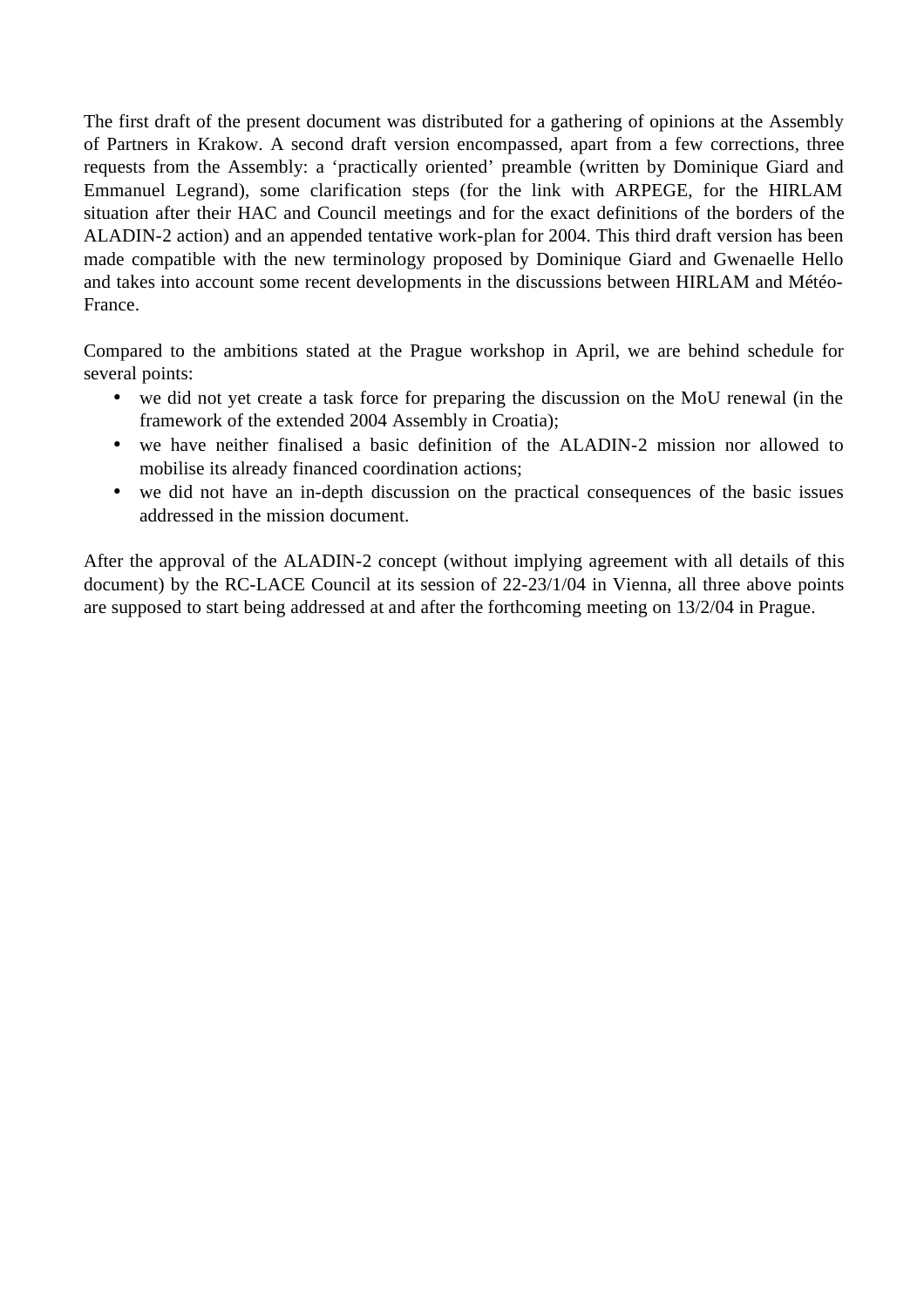# **APPENDIX**

## **Tentative rough ALADIN-2 work plan for 2004 (mainly seen from the point of view of the non-Météo-France ALADIN community, assuming 2004 will be a transition year towards a more integrated situation)**

## - *Three priorities*:

- maintain a close working relationship with the relevant people in Toulouse in order to keep the same medium-term targets Partners and Météo-France inside the ALARO development;
- start moving towards code compatibility and early cycle-level updating, in preparation for the 'AROMatisation' of 2006 (this encompasses both the scientific content of operational applications and the familiarisation with an ALADIN version as close as possible to the AROME prototypes);
- contribute to make the toolbox concept effective as early as possible so that both above points can be put forward harmoniously.

## - *Eight scientific actions*:

- target some Toulouse stays on AROME topics that go beyond the convergence's three-years' target but are of sufficient general interest to already justify investment from the partners;
- make local research teams move as soon as possible to mixed-type research topics (i.e. those of interest nowadays and that also have a reasonable chance to be transferable to an AROME prototype for the partner's applications);
- contribute to the maintenance of the ALADIN-NH code so that it remains a totally transparent switch of the 'classical' ALADIN-HPE one;
- verify that ALADIN 3D-Var and blending local research efforts are not getting us away from AROME data assimilation constraints;
- adapt the Meso-NH 1D-turbulence and micro-physics parameterisations both to the long time steps of ALARO and to the constraints of the toolbox concept;
- contribute to the design and preparation of the new 'transversal' physics/dynamics interface;
- build an 'interface of interface' in order to be able to call slightly modified versions of the current ALADIN parameterisation schemes from this forthcoming new AROME-driven interface; this work may be extended to the organisation of the time step, in 2004 or later;
- start dealing with the 'grey zone' problem, in the spirit of seeking an important improvement without loosing compatibility with either ends of the scale-spectrum where it is relevant.

## - *A scientific 'watch' (for 2004) on three future important issues (that will at the beginning mainly be treated in Toulouse and/or in collaboration with HIRLAM teams)*:

- new data sources for higher resolution;
- less 'over-determined' lateral coupling in a spectral model;
- meso-scale verification.

## - *A 'scientifico-administrative' effort*:

- starting to identify and flag specific efforts, problems and achievements of ALADIN-2;
- keeping track of all important decisions and early milestones;